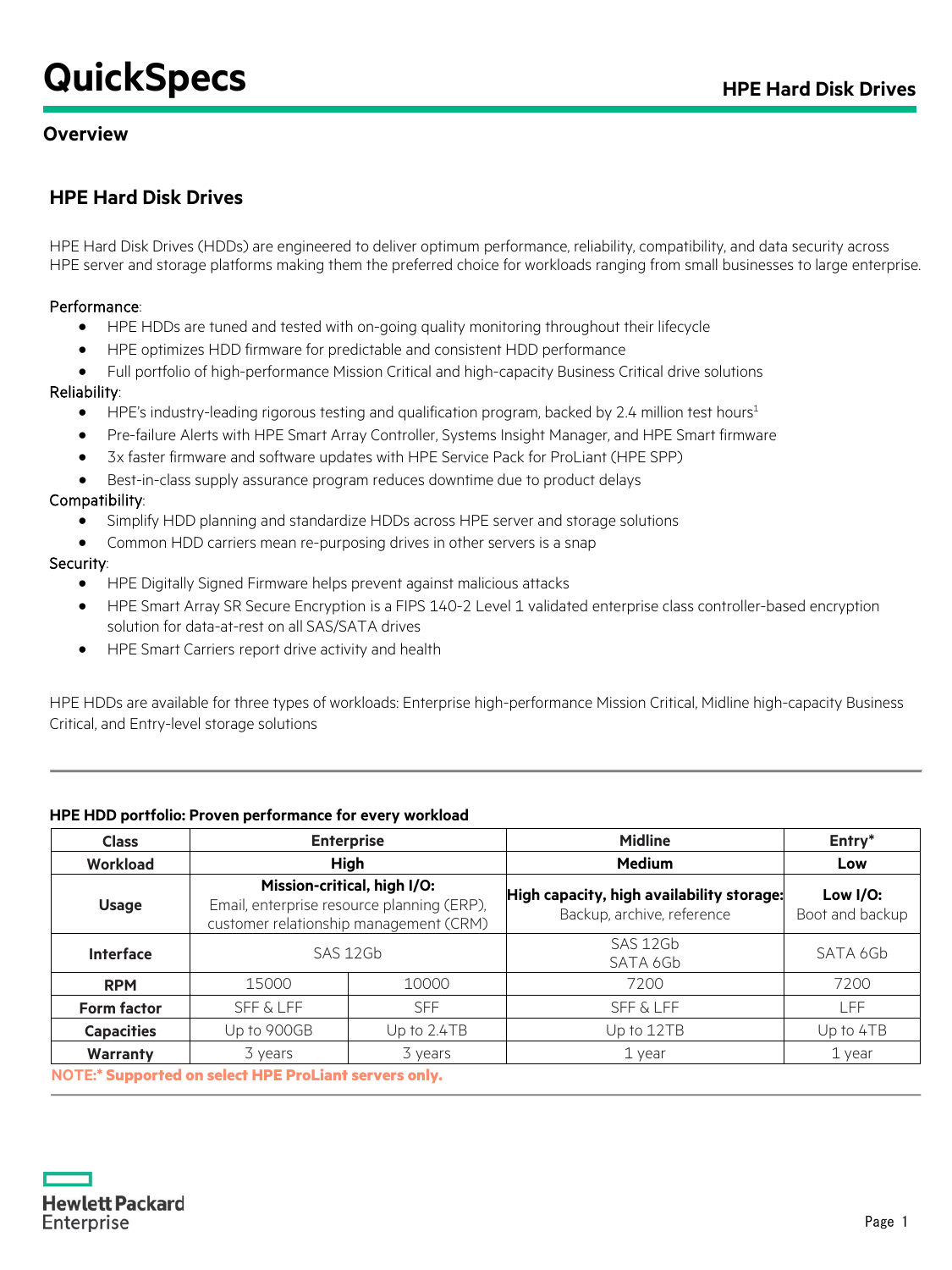#### **Overview**

#### **What's New**

- HPE 600GB Enterprise 15K SAS 12G LFF (3.5in) SCC 3yr Wty Digitally Signed Firmware HDD
- HPE 300GB Enterprise 15K SAS 12G LFF (3.5in) SCC 3yr Wty Digitally Signed Firmware HDD

#### **HPE Recommended Options**

#### HPE recommended options have best performance, value and availability.

#### Recommended

Offering the best combination of performance, value and availability, Recommended Options have been selected by HPE experts to provide the right technology for a range of workloads and market segments. Fully integrated into the ProLiant management and security experience, Recommended Options provide the best fit with timely availability.

#### Extended

Extended Options provide an extended catalog of products tailored for customers in specific markets or with specific workloads, requiring the utmost in performance or value. Fully integrated into the ProLiant management and security experience, Extended Options represent great value and performance but typically have a longer lead-time.

HPE Recommended Options – **[View the list for your region](http://h41112.www4.hpe.com/Recommended-Products-Program/overview.html)**

#### **Firmware Updates:**

- Digitally Signed Firmware Prevent unauthorized access to your data with the expansion of integrated HPE Digitally Signed Firmware (DS) on new drives; providing the security and assurance that drive firmware comes from a trusted source and protects against malicious attacks.
- For advanced data protection and encryption, customers should consider HPE Smart Array Controllers with HPE Smart Array Secure SR Encryption. It is a controller-based data encryption solution for HPE servers that protect data-at-rest on any bulk attached storage. This solution meets stringent compliance regulations such as HIPAA and Sarbanes-Oxley.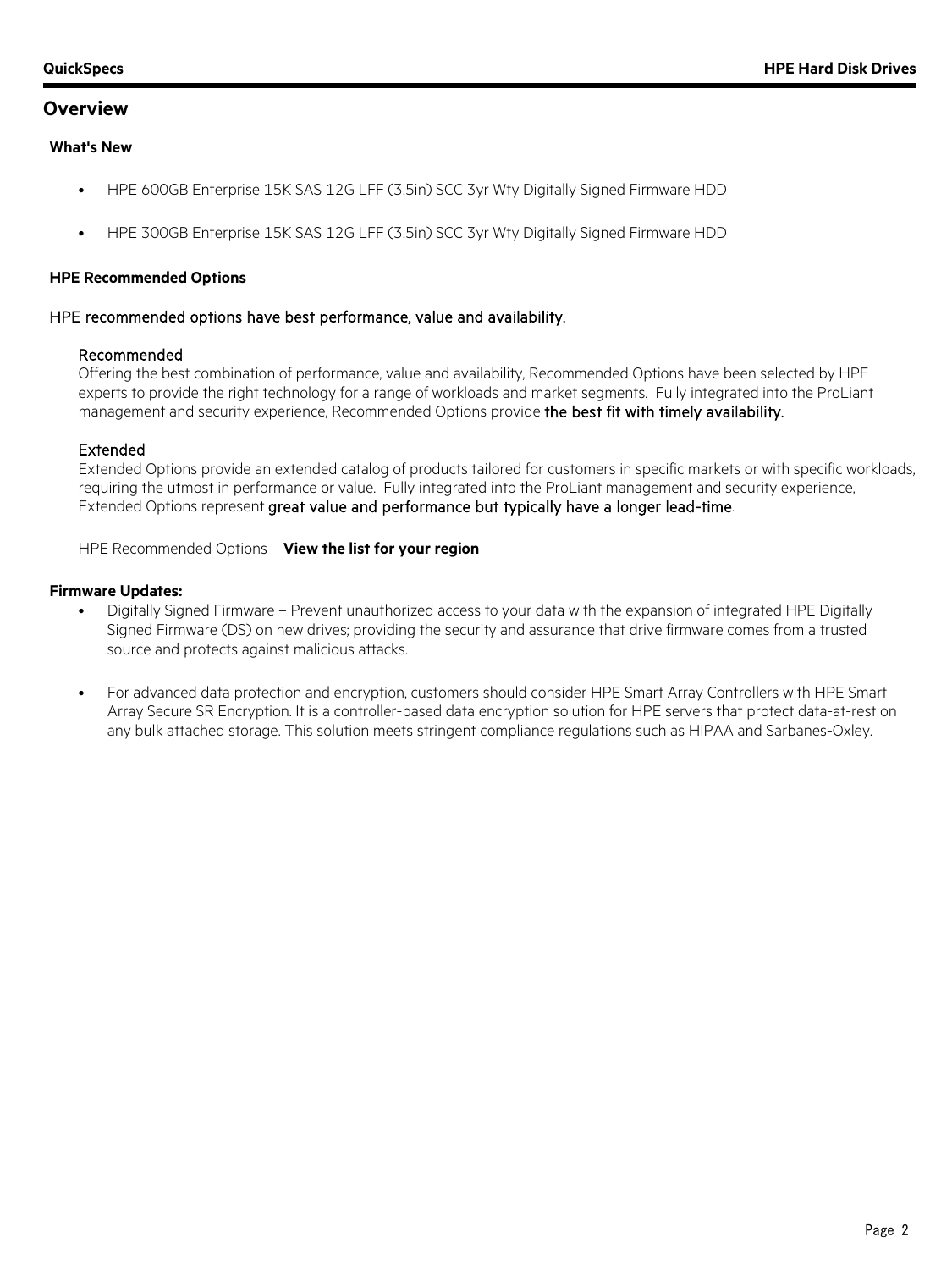### **Overview**

### **Recommended Models**

Offering the best combination of performance, value and availability, Recommended Options have been selected by HPE experts to provide the right technology for a range of workloads and market segments.

Fully integrated into the ProLiant management and security experience, Recommended Options provide the best fit with timely availability.

|                                     |                  | <b>Form</b> |        |          |                          | <b>HDD Carrier</b>       |                                       |
|-------------------------------------|------------------|-------------|--------|----------|--------------------------|--------------------------|---------------------------------------|
| Category                            | <b>Interface</b> | factor      | Format | Capacity | <b>Smart Carrier SKU</b> | <b>Low Profile SKU</b>   | <b>Standard Carrier</b><br><b>SKU</b> |
|                                     |                  |             |        | 300GB    | P04693-B21 (SCC)         |                          |                                       |
|                                     |                  | <b>LFF</b>  |        | 600GB    | P04695-B21 (SCC)         |                          |                                       |
| <b>Enterprise</b>                   |                  |             |        | 300GB    | 870753-B21               | $\overline{\phantom{a}}$ |                                       |
| $(15K$ rpm $)$                      |                  |             | 512n   | 600GB    | 870757-B21               |                          |                                       |
|                                     | <b>SAS 12G</b>   |             |        | 900GB    | 870759-B21               |                          |                                       |
|                                     |                  | <b>SFF</b>  |        | 300GB    | 872475-B21               | $\qquad \qquad -$        |                                       |
|                                     |                  |             |        | 600GB    | 872477-B21               | $\overline{\phantom{a}}$ |                                       |
| <b>Enterprise</b><br>$(10K$ rpm $)$ |                  |             |        | 1.2TB    | 872479-B21               | $\frac{1}{2}$            |                                       |
|                                     |                  |             | 512e   | 1.8TB    | 872481-B21               | $\overline{a}$           |                                       |
|                                     |                  |             |        | 2.4TB    | 881457-B21               | $\equiv$                 |                                       |
|                                     |                  |             | 512n   | 2TB      | 872485-B21               | 833926-B21               |                                       |
|                                     |                  |             |        | 4TB      | 872487-B21               | 833928-B21               |                                       |
|                                     |                  | <b>LFF</b>  |        | 8TB      | 819201-B21               | 834031-B21               | 858384-B21                            |
| <b>Midline</b><br>$(7.2K$ rpm $)$   | <b>SAS 12G</b>   |             | 512e   | 10TB     |                          | 857646-B21 <sup>He</sup> |                                       |
|                                     |                  |             |        | 12TB     |                          | 881781-B21               |                                       |
|                                     |                  | <b>SFF</b>  | 512n   | 2TB      | 765466-B21               | $\sim$                   |                                       |
|                                     |                  |             |        | 1TB      | 832514-B21               | $\overline{\phantom{0}}$ |                                       |
|                                     |                  |             | 512n   | 1TB      | 861691-B21               | 861686-B21               |                                       |
|                                     |                  |             |        | 4TB      | 872491-B21               | 861683-B21               |                                       |
|                                     |                  | <b>LFF</b>  |        | 6TB      | 861750-B21               | 861742-B21               |                                       |
| <b>Midline</b>                      | <b>SATA 6G</b>   |             | 512e   | 8TB      | 819203-B21               | 834028-B21               |                                       |
| $(7.2K$ rpm $)$                     |                  |             |        | 10TB     |                          | 857650-B21 <sup>He</sup> |                                       |
|                                     |                  |             |        | 12TB     |                          | 881787-B21 <sup>He</sup> |                                       |
|                                     |                  | <b>SFF</b>  | 512n   | 2TB      | 765455-B21               |                          |                                       |
|                                     |                  |             |        | 1TB      | 655710-B21               | $\overline{\phantom{a}}$ |                                       |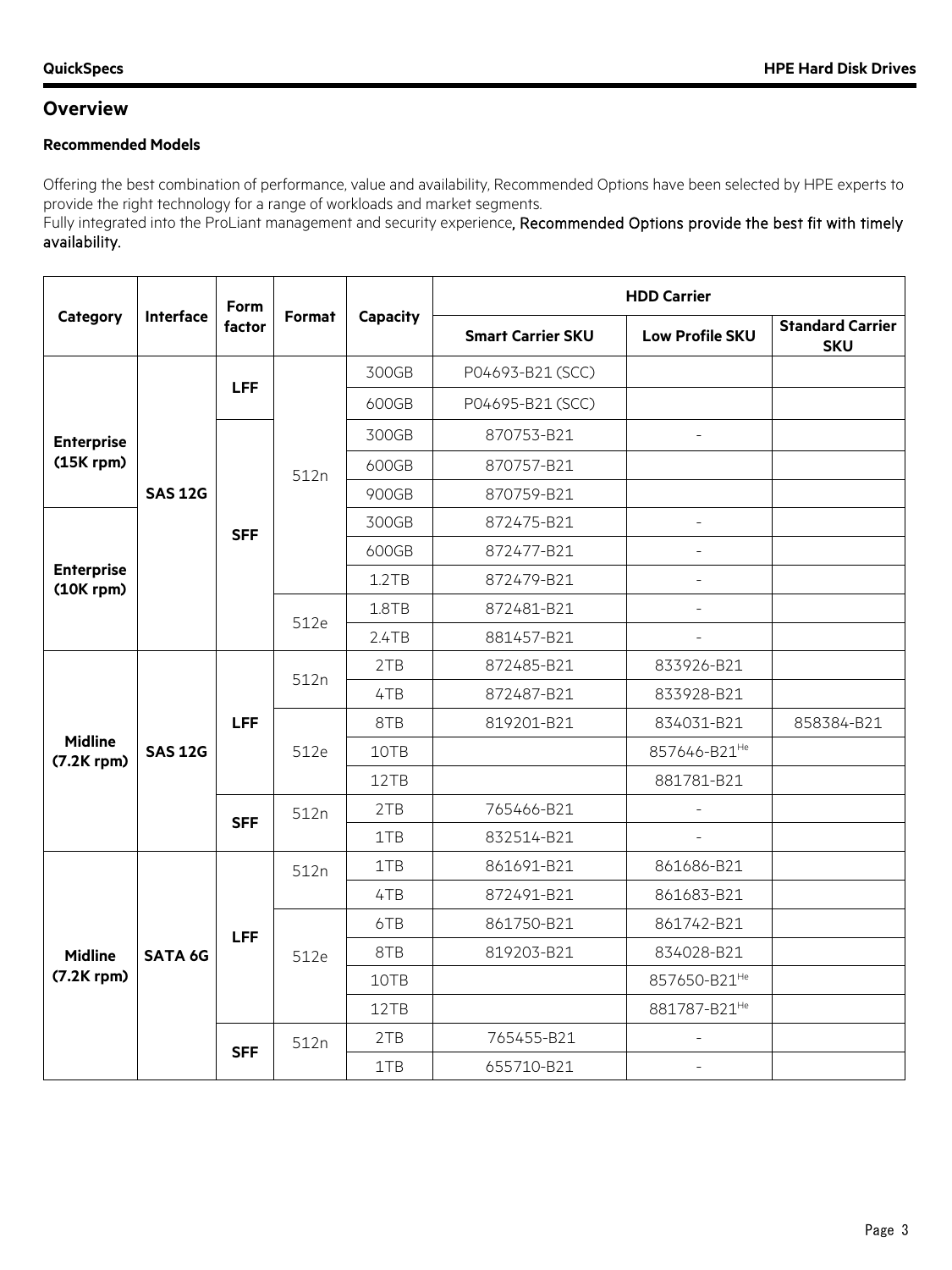# **QuickSpecs HPE Hard Disk Drives**

### **Overview**

#### **Recommended Models**

|                        |                |       |      |     | <b>HDD Carrier</b>                |
|------------------------|----------------|-------|------|-----|-----------------------------------|
|                        |                |       |      |     | No Carrier SKU (Raw/Non-Hot Plug) |
| <b>Entry</b><br>(7.2K) | <b>SATA 6G</b> | ∠FF I | 512n | 1TB | 801882-B21                        |

**NOTE: He Helium Drive.** 

**NOTE:** Refer to the appropriate Server QuickSpecs for full compatibility details.

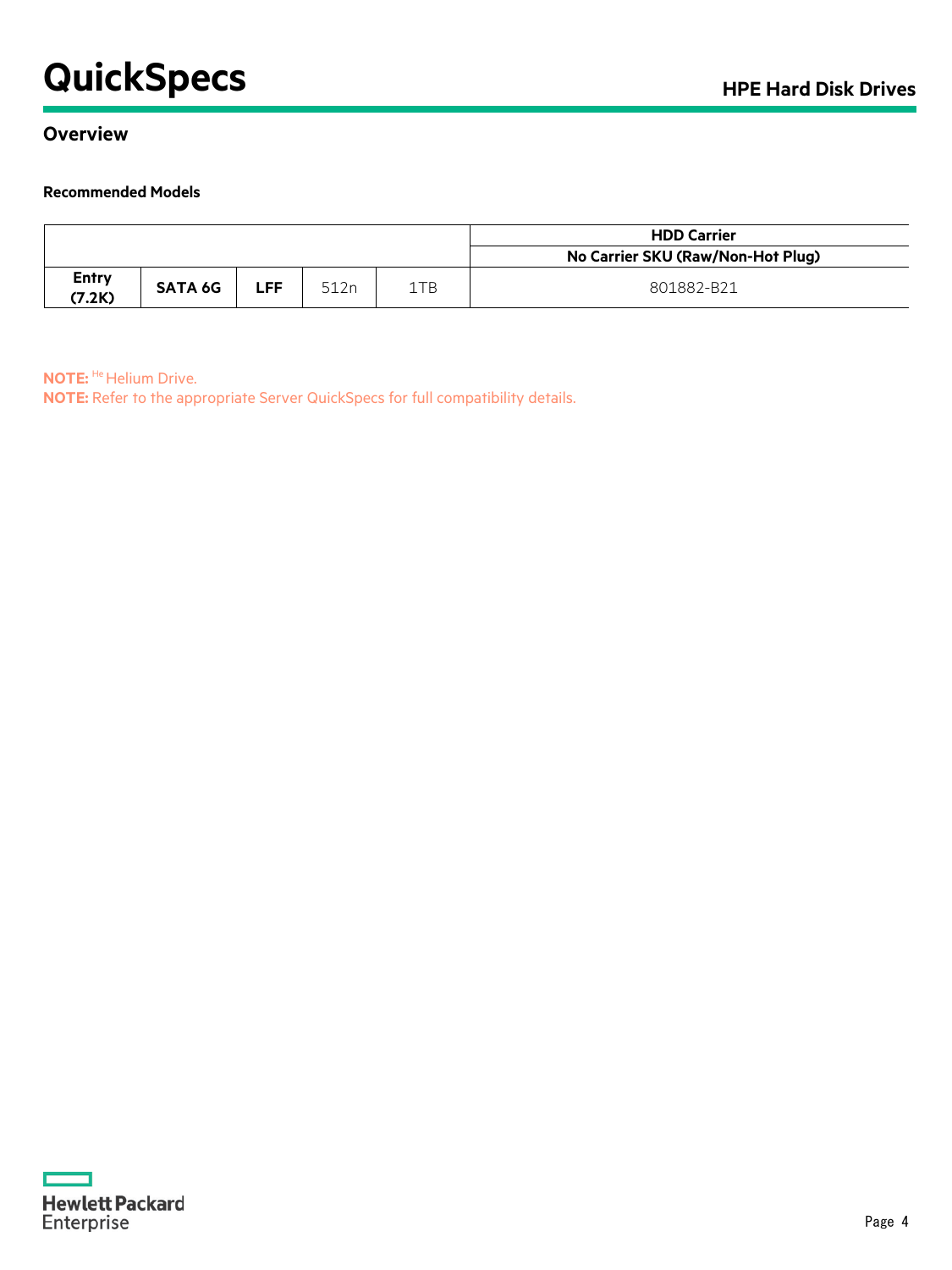#### **What is HPE Hard disk drive?** Hewlett Packard Enterprise drives are tuned to deliver optimum performance for HPE Servers. They undergo an intense qualification process to eliminate firmware and O/S incompatibilities. HPE drive firmware is designed to maximize both functionality and compatibility with HPE ProLiant Rack and Tower Servers, Apollo family, Blade and Synergy Platforms. **Drive Quality and Performance** While selecting the drives in our Enterprise portfolio, only those drives with a performance level suitable for an enterprise environment are selected through the Hewlett Packard Enterprise qualification process and are labeled "best-in-class." HPE Midline drives undergo a similar qualification process to ensure that you get the economical reliability and performance you need for your low workload (less than 40% I/O) environments. **Pre-Failure Alert** When used in conjunction with a SMART Array Controller and Systems Insight Manager, the SMART capable firmware in HPE hard drives enables extensive fault prediction capabilities. If potential problems develop in one of the drives, the Smart Array Controller, Systems Insight Manager and/or SMART hard disk drive lets you know in advance so you can have the drive replaced, before it fails, under warranty. **NOTE:** All drives are protected by a Pre-Failure Alert when used with a HPE Smart Array controller and Systems Insight Manager, allowing hard drives to be replaced before failure under warranty. In addition, all drives are covered by a one or three-year limited on-site warranty period for the system in which they are installed. The drive warranty is automatically uplifted when used in a server or MSA for which a HPE Pointnext service contract is purchased. Please see the Support Services section below for additional services. **Smart Carriers** HPE Hard Drives with smart carriers are designed to provide an interface to communicate critical status and management information. System status LED icons and a spinning activity ring reflecting the data-writing process notify users of the current system status. A blue LED located behind the handle can be activated remotely to guide users to a specific drive tray, while a do-not-remove icon positioned on the tray's eject button lights up to warn users when the removal of the drive would cause data loss. **Helium Drives** Although hard drives are sealed, they have air inside. Air can create turbulence-induced risk vibrations which can limit the storage density of HDDs. Newer helium-filled drives virtually eliminate turbulence because helium is 1/7th as dense as air. This lower density allows the read/write mechanism to spin more easily and precisely, with less drag. Less internal turbulence means the drive platters can be closer together, allowing more platters and increasing the capacity potential in the same space. Less turbulence also means helium drives tend to use less power, and run cooler and quieter. **Support Matrix** Please see the following URL for the latest list of supported servers and enclosures: **<https://www.hpe.com/us/en/servers/server-options.html> Warranty** Enterprise hard drives have a 3 year limited warranty regardless of the warranty period for the system in which they are installed. Midline hard drives have a 1 year limited warranty regardless of the warranty period for the system in which they are installed.

### **Standard Features**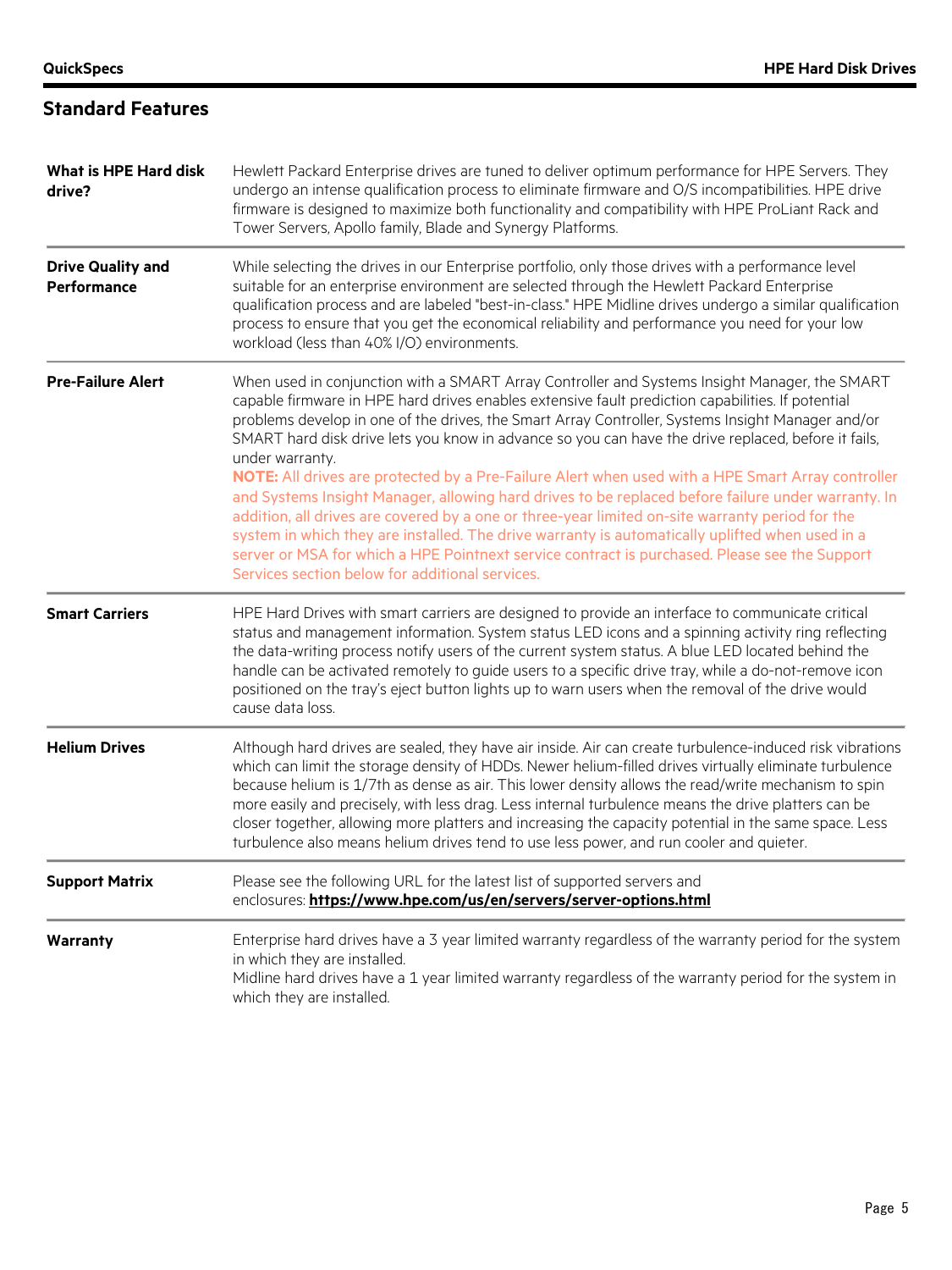# **Service and Support**

| <b>Service and Support</b>                   | <b>HPE Technology Services for Industry Standard Servers</b><br>HPE Technology Services delivers confidence, reduces risk and helps customers realize agility and<br>stability powered by a rich portfolio of consulting and support services designed to add value to our<br>core products and solutions connect to Hewlett Packard Enterprise to help prevent problems and solve<br>issues faster. Our support technology lets you to tap into the knowledge of millions of devices and<br>thousands of experts to stay informed and in control, anywhere, any time.<br>Protect your business beyond warranty with HPE Support Services |
|----------------------------------------------|-------------------------------------------------------------------------------------------------------------------------------------------------------------------------------------------------------------------------------------------------------------------------------------------------------------------------------------------------------------------------------------------------------------------------------------------------------------------------------------------------------------------------------------------------------------------------------------------------------------------------------------------|
|                                              | HPE support services offer complete care and support expertise with committed response choices that<br>are designed to meet your IT and business needs.                                                                                                                                                                                                                                                                                                                                                                                                                                                                                   |
|                                              | NOTE: HPE Hard drives are covered under the HPE Pointnext /Service Contract applied to the HPE<br>ProLiant Server. No separate HPE Pointnext s need to be purchased.                                                                                                                                                                                                                                                                                                                                                                                                                                                                      |
| <b>Connect your devices to</b><br><b>HPE</b> | Unlock all of the benefits of your technology investment by connecting your products to Hewlett<br>Packard Enterprise. Achieve up to 77%1 reduction in down time, near 100%2 diagnostic accuracy and a<br>single consolidated view of your environment. By connecting, you will receive 24x7monitoring, pre-<br>failure alerts, automatic call logging, and automatic parts dispatch. HPE Proactive Care Service and HPE<br>Datacenter Care Service customers will also benefit from proactive activities to help prevent issues and<br>increase optimization.                                                                            |
|                                              | All of these benefits are already available to you with your server storage and networking products,<br>securely connected to HPE support.<br>1. IDC Whitepaper<br>2. HPE CSC Reports 2014-2015                                                                                                                                                                                                                                                                                                                                                                                                                                           |
| <b>HPE Support Center</b>                    | Personalized online support portal with access to information, tools and experts to support HPE<br>business products. Submit support cases online, chat with Hewlett Packard Enterprise experts, access<br>support resources or collaborate with peers. Learn more<br>https://support.hpe.com/hpesc/public/home                                                                                                                                                                                                                                                                                                                           |
|                                              | HPE Support Center Mobile App allows you to resolve issues yourself or quickly connect to an agent for<br>live support. Now, you can get access to personalized IT support anywhere, anytime.                                                                                                                                                                                                                                                                                                                                                                                                                                             |
|                                              | HPE Insight Remote Support and HPE Support Center are available at no additional cost with a Hewlett<br>Packard Enterprise warranty, HPE Support Services or HPE contractual support agreement.                                                                                                                                                                                                                                                                                                                                                                                                                                           |
|                                              | <b>NOTE:</b> HPE Support Center Mobile App above is subject to local availability.                                                                                                                                                                                                                                                                                                                                                                                                                                                                                                                                                        |
| <b>Parts and materials</b>                   | Hewlett Packard Enterprise will provide HPE-supported replacement parts and materials necessary to<br>maintain the covered hardware product in operating condition, including parts and materials for<br>available and recommended engineering improvements.                                                                                                                                                                                                                                                                                                                                                                              |
|                                              | Parts and components that have reached their maximum supported lifetime and/or the maximum usage<br>limitations as set forth in the manufacturer's operating manual, product quick-specs, or the technical<br>product data sheet will not be provided, repaired, or replaced as part of these services.                                                                                                                                                                                                                                                                                                                                   |
|                                              | The defective media retention service feature option applies only to Disk or eligible SSD/Flash Drives<br>replaced by Hewlett Packard Enterprise due to malfunction.                                                                                                                                                                                                                                                                                                                                                                                                                                                                      |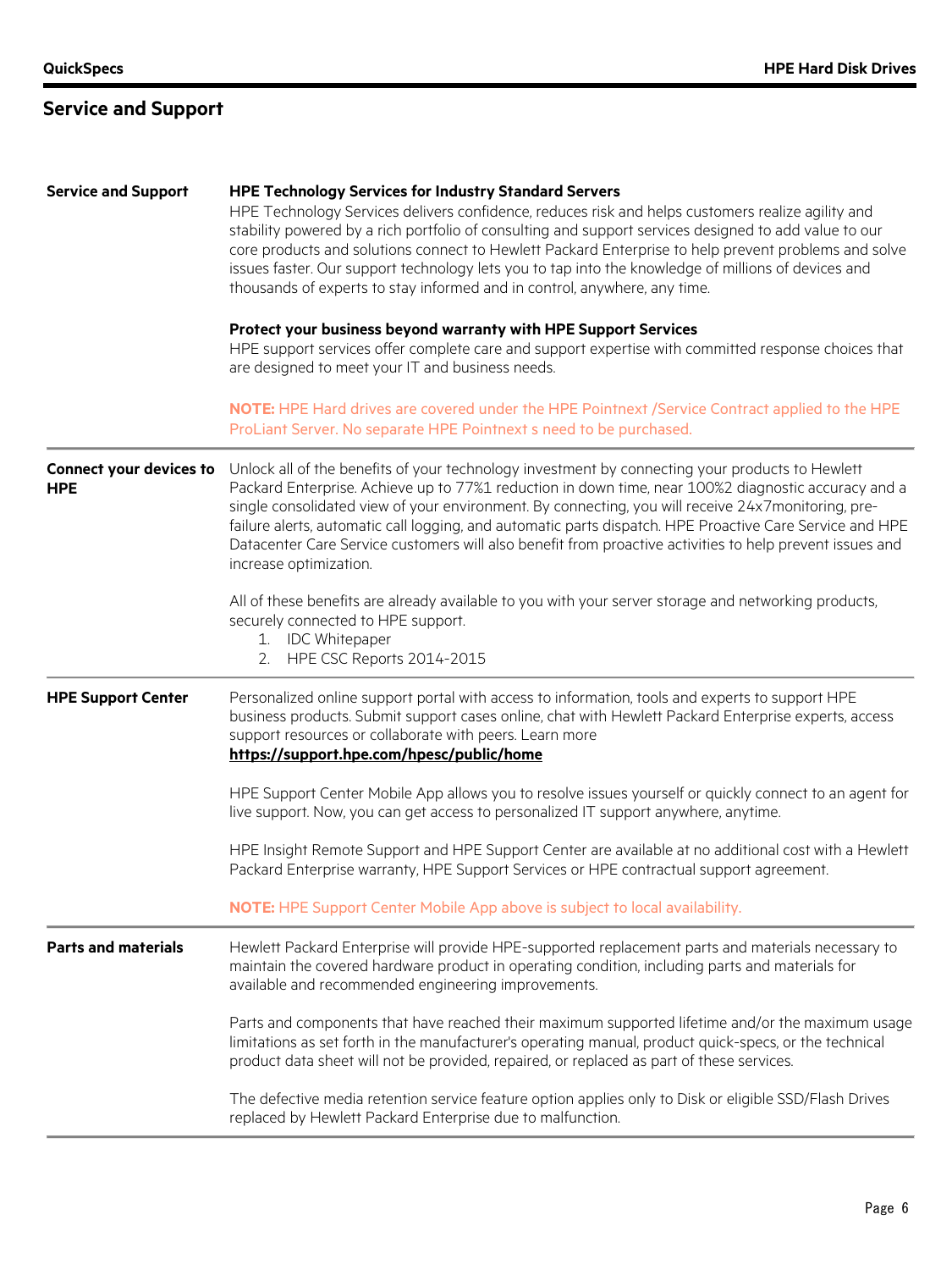### **Service Coverage** For ProLiant servers and storage systems, the service on the main product covers HPE-branded hardware options not designated by Hewlett Packard Enterprise as requiring separate coverage, that are qualified for the server, purchased at the same time or afterward and internal to the enclosure. These items will be covered at the same service level and for the same coverage period as the server unless the maximum supported lifetime and/or the maximum usage limitation has been reached. The defective media retention service feature option applies only to Disk or eligible SSD/Flash Drives replaced by Hewlett Packard Enterprise due to malfunction. It does not apply Disk or SSD/Flash Drives that have not failed. SSD/Flash Drives that are specified by Hewlett Packard Enterprise as consumable parts and/or that have reached maximum supported lifetime and/or the maximum usage limits as set forth in the manufacturer's operating manual, the product QuickSpecs, or the technical data sheet are not eligible for the defective media retention service feature option. **Subject to:** Maximum supported lifetime: This is a period in years set to equal the warranty for the specific drive. After this period no further service coverage will be available for the drive. Maximum usage limit: This is the maximum amount of data that can be written to the drive. Drives that have reached this limit will not be eligible for services coverage. **For more information** To learn more on services for HPE Server Options, please contact your Hewlett Packard Enterprise sales representative or Hewlett Packard Enterprise Authorized Channel Partner. Or visit: **<https://www.hpe.com/us/en/product-catalog/servers/proliant-servers.html>** or **<https://www.hpe.com/us/en/integrated-systems/bladesystem.html>**

### **Technical Specifications – Recommended Portfolio**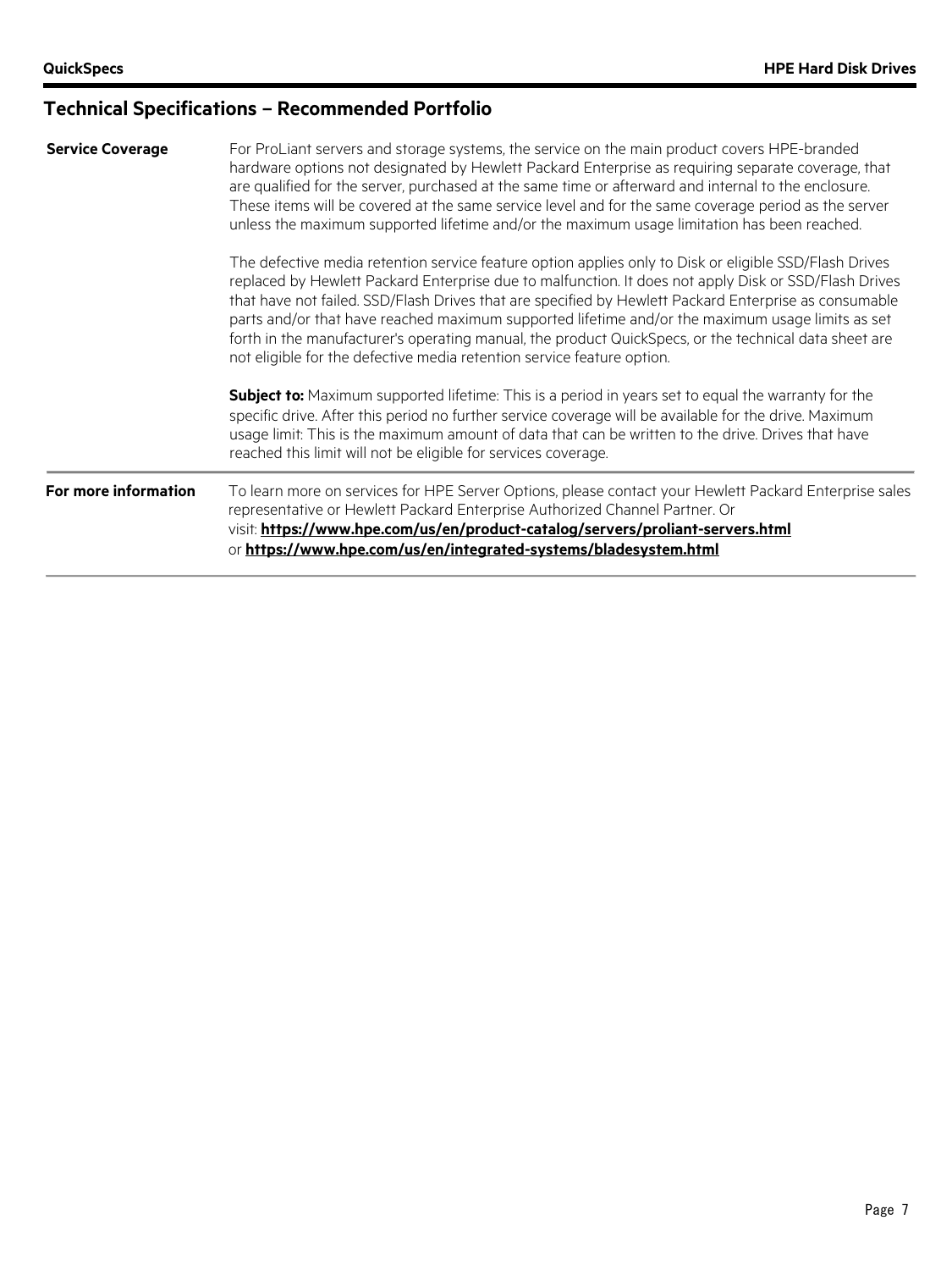### **Service and Support**

#### **HDD Selection**

To streamline the configuration process for HPE ProLiant servers and to provide the best product availability, HPE recommends HDDs from the list located here: **<http://www.hpe.com/products/recommend>**

Best product availability is limited to US, Canada, and Latin America at this time.

**Supporting Helpful Links <http://www.hpe.com/info/rackandpower> <http://www.hpe.com/info/poweradvisor> <http://www.hpe.com/info/infrastructurearchitect> <https://www.hpe.com/us/en/storage/entry-level.html>**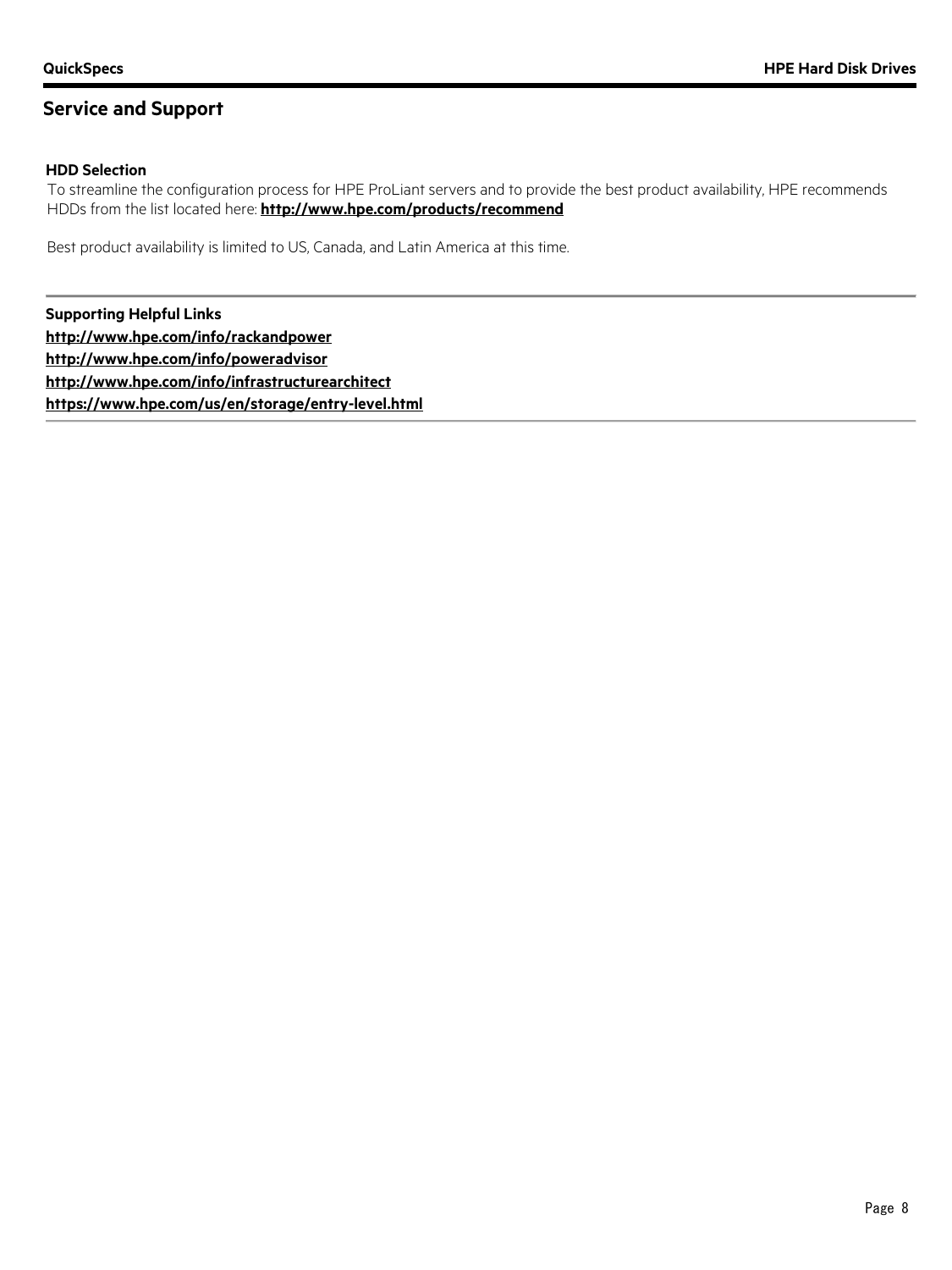$\mathsf{r}$ 

# **Technical Specifications**

| Enterprise (15K rpm)                   |                                                                                                          |                                                        |                         |                                       |                                        |                         |                          |                                         |                                   |
|----------------------------------------|----------------------------------------------------------------------------------------------------------|--------------------------------------------------------|-------------------------|---------------------------------------|----------------------------------------|-------------------------|--------------------------|-----------------------------------------|-----------------------------------|
| <b>Form Factor</b>                     |                                                                                                          | SFF (2.5")                                             |                         |                                       | <b>Carrier</b>                         |                         | Smart Carrier (SC)       |                                         |                                   |
| <b>Rotational Speed</b>                |                                                                                                          | 15000 rpm                                              |                         |                                       |                                        |                         | <b>Dimensions</b>        |                                         |                                   |
| <b>Interface</b>                       |                                                                                                          | SAS                                                    |                         |                                       | <b>Height</b>                          |                         | 0.62 in (15.6 mm)        |                                         |                                   |
| <b>Transfer Rate Synchronous (Max)</b> |                                                                                                          | 12Gb/sec                                               |                         |                                       | Width                                  |                         | 2.98 in (75.7 mm)        |                                         |                                   |
| <b>Bytes/Sector</b>                    |                                                                                                          | $\overline{512}$                                       |                         |                                       | <b>Depth</b>                           |                         |                          | 4.67 in (118.7 mm)                      |                                   |
| <b>Operating Temperature</b>           |                                                                                                          | 50° to 95° F (10° to 35°C)                             |                         |                                       |                                        |                         |                          |                                         |                                   |
| <b>SKU</b>                             | <b>SKU Description</b>                                                                                   | Sequential Throughput<br>OD Media Rate, Max<br>(MiB/s) | 128Kib Random Rd (IOPs) | 128Kib Random 70% RD/30%<br>WT (IOPs) | 128Kib Random 50% RD/ 50%<br>WT (IOPs) | Power Idle Time (Watts) | Power Random R/W (Watts) | <b>Power Sequential Read</b><br>(Watts) | Power Sequential Write<br>(Watts) |
| 870753-B21                             | HPE 300GB SAS 12G<br>Enterprise 15K SFF<br>(2.5in) SC 3yr Wty<br>Digitally Signed<br>Firmware HDD        | 260                                                    | 220                     | 220                                   | 220                                    | 2.6                     | 3.6                      | 4.4                                     | 3.9                               |
| 870757-B21                             | HPE 600GB SAS 12G<br>Enterprise 15K SFF<br>(2.5in) SC 3yr Wty<br>Digitally Signed<br>Firmware HDD        | 260                                                    | 220                     | 220                                   | 220                                    | 4.7                     | 6.1                      | 6.3                                     | 6.3                               |
| 870759-B21                             | <b>HPE 900GB SAS 12G</b><br>Enterprise 15K SFF<br>(2.5in) SC 3yr Wty<br>Digitally Signed<br>Firmware HDD | 260                                                    | 220                     | 220                                   | 220                                    | 4.7                     | 6.1                      | 6.3                                     | 6.3                               |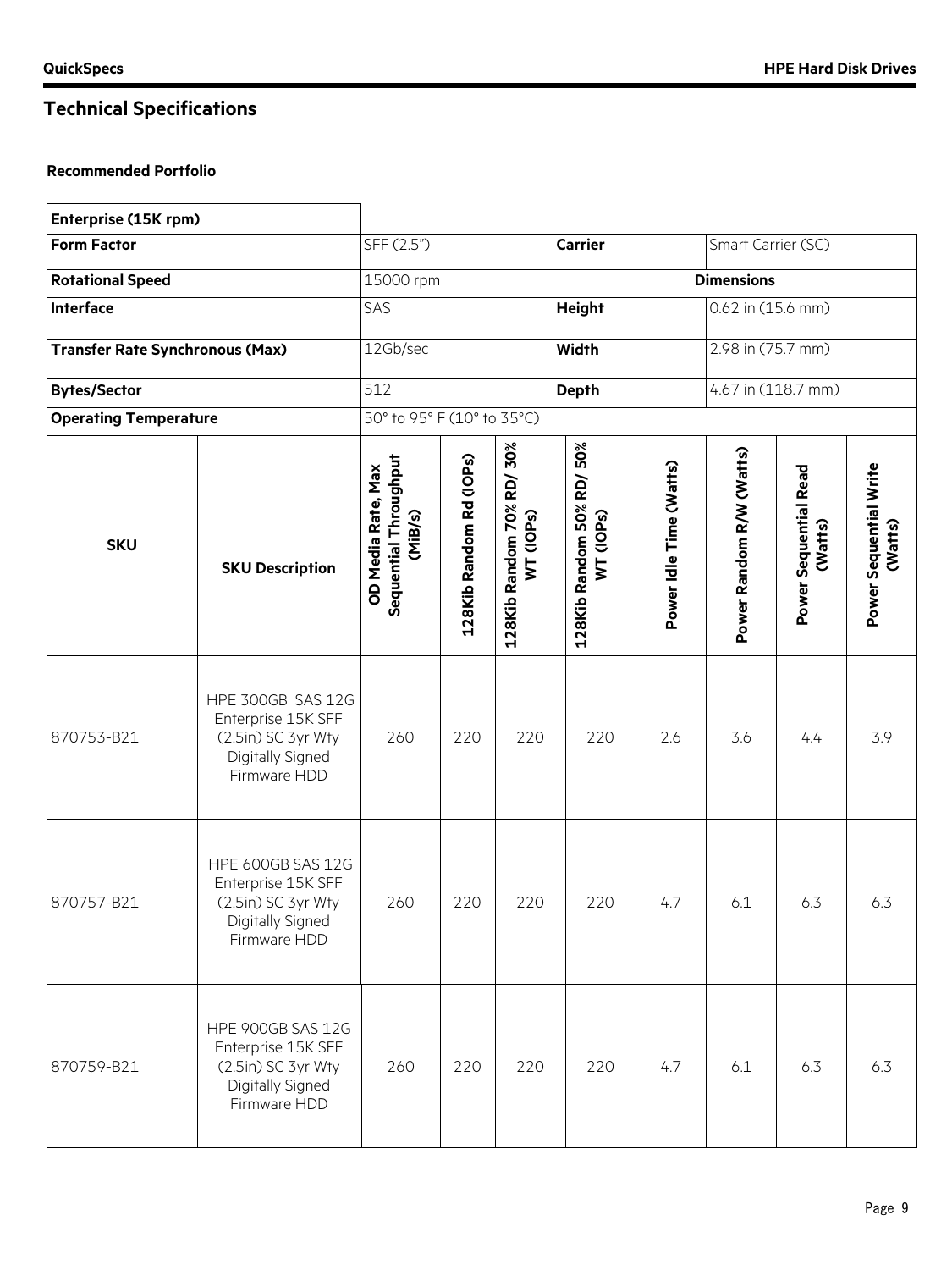|                                        | Enterprise (15K rpm)                                                                         |                            |                                                           |                         |                                                    |                                                                      |                                                                                            |     |     |                                   |  |
|----------------------------------------|----------------------------------------------------------------------------------------------|----------------------------|-----------------------------------------------------------|-------------------------|----------------------------------------------------|----------------------------------------------------------------------|--------------------------------------------------------------------------------------------|-----|-----|-----------------------------------|--|
| <b>Form Factor</b>                     |                                                                                              | LFF (3.5")                 |                                                           | <b>Carrier</b>          |                                                    |                                                                      | Smart Carrier Converter (SCC)                                                              |     |     |                                   |  |
| <b>Rotational Speed</b>                |                                                                                              | 15000 rpm                  |                                                           |                         | <b>Dimensions</b>                                  |                                                                      |                                                                                            |     |     |                                   |  |
| <b>Interface</b>                       |                                                                                              | SAS                        |                                                           | <b>Height</b>           |                                                    |                                                                      | 1.06 in (26.8 mm)                                                                          |     |     |                                   |  |
| <b>Transfer Rate Synchronous (Max)</b> |                                                                                              | 12Gb/sec                   |                                                           | <b>Width</b>            |                                                    |                                                                      | 4.16 in (105.8 mm)                                                                         |     |     |                                   |  |
| <b>Bytes/Sector</b>                    |                                                                                              | 512                        |                                                           | <b>Depth</b>            |                                                    |                                                                      | 6.69 in (170.0 mm)                                                                         |     |     |                                   |  |
| <b>Operating Temperature</b>           |                                                                                              | 50° to 95° F (10° to 35°C) |                                                           |                         |                                                    |                                                                      |                                                                                            |     |     |                                   |  |
| <b>SKU</b>                             | <b>SKU DESCRIPTION</b>                                                                       |                            | Throughput<br>OD Media Rate, Max<br>(MiB/s)<br>Sequential | 128Kib Random Rd (IOPs) | 30%<br>RD/<br>70%<br>WT (IOPs)<br>Random<br>128Kib | 50%<br><b>RD</b><br>Random 50%<br>(10P <sub>S</sub> )<br>Ş<br>128Kib | Power Random R/W (Watts)<br>Power Idle Time (Watts)<br>Sequential Read<br>(Watts)<br>Power |     |     | Power Sequential Write<br>(Watts) |  |
| P04695-B21                             | HPE 300GB SAS 12G Enterprise<br>15K LFF (3.5in) SCC 3yr Wty<br>Digitally Signed Firmware HDD |                            | 260                                                       | 220                     | 220                                                | 220                                                                  | 5.6                                                                                        | 7.2 | 7.7 | 6.2                               |  |
| P04693-B21                             | HPE 600GB SAS 12G Enterprise<br>15K LFF (3.5in) SCC 3yr Wty<br>Digitally Signed Firmware HDD |                            | 260                                                       | 220                     | 220                                                | 220                                                                  | 4.3                                                                                        | 6.9 | 7.0 | 6.4                               |  |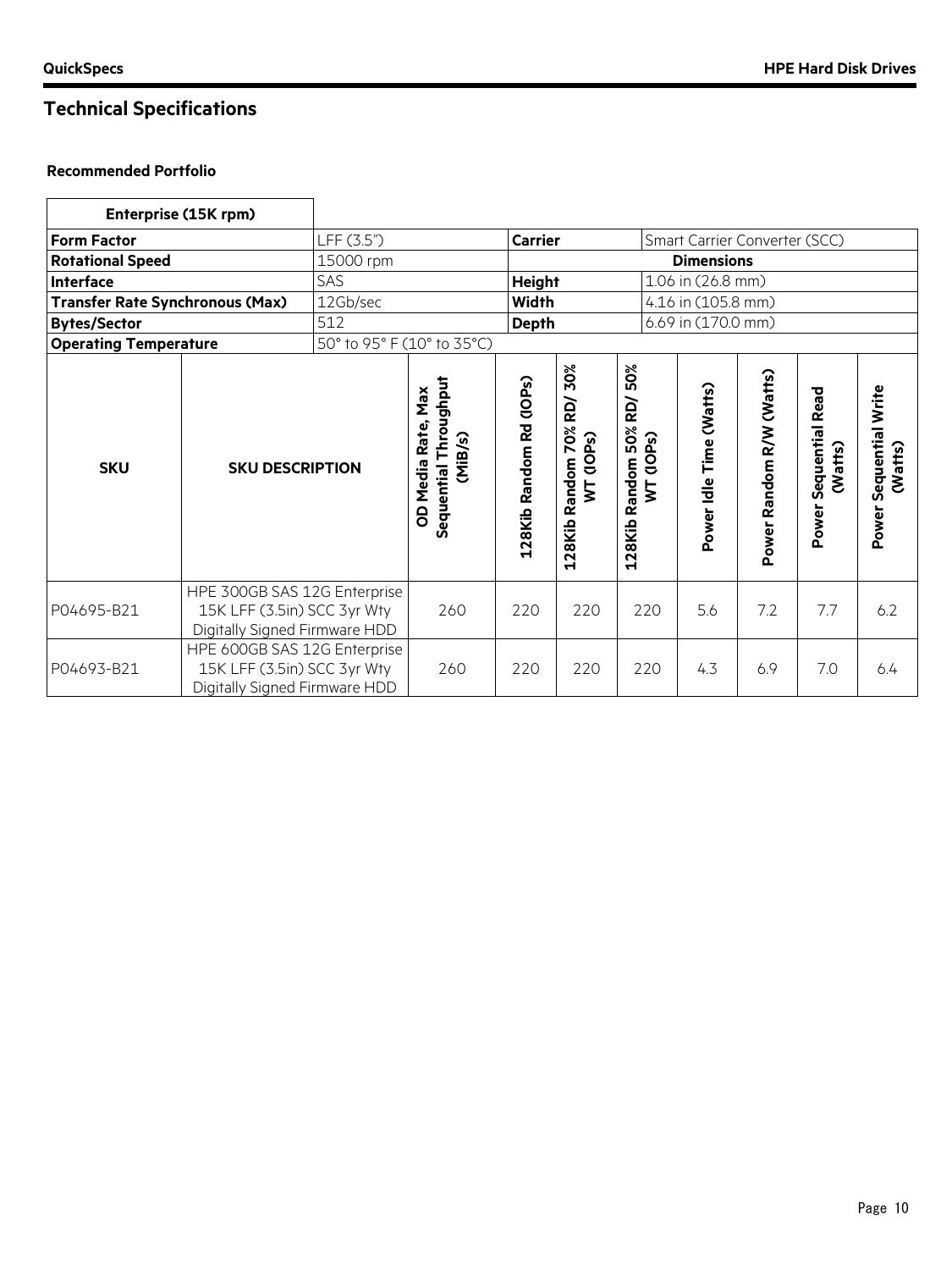| Enterprise (10K rpm)         |                                                                                                              |                                                        |                         |                                       |  |                                        |                         |                          |                                  |                                   |  |
|------------------------------|--------------------------------------------------------------------------------------------------------------|--------------------------------------------------------|-------------------------|---------------------------------------|--|----------------------------------------|-------------------------|--------------------------|----------------------------------|-----------------------------------|--|
| <b>Form Factor</b>           | SFF (2.5")                                                                                                   | <b>Carrier</b>                                         |                         | Smart Carrier (SC)                    |  |                                        |                         |                          |                                  |                                   |  |
| <b>Rotational Speed</b>      | 10000 rpm                                                                                                    |                                                        |                         |                                       |  |                                        | <b>Dimensions</b>       |                          |                                  |                                   |  |
| <b>Interface</b>             | SAS                                                                                                          | <b>Height</b>                                          |                         | 0.62 in (15.6 mm)                     |  |                                        |                         |                          |                                  |                                   |  |
| <b>Transfer Rate</b>         | 12Gb/sec                                                                                                     | Width                                                  |                         | 2.98 in (75.7 mm)                     |  |                                        |                         |                          |                                  |                                   |  |
| <b>Synchronous (Max)</b>     |                                                                                                              |                                                        |                         |                                       |  |                                        |                         |                          |                                  |                                   |  |
| <b>Bytes/Sector</b>          | 512                                                                                                          | <b>Depth</b>                                           |                         | 4.67 in (118.7 mm)                    |  |                                        |                         |                          |                                  |                                   |  |
| <b>Operating Temperature</b> | 50° to 95° F (10° to 35°C)                                                                                   |                                                        |                         |                                       |  |                                        |                         |                          |                                  |                                   |  |
| <b>SKU</b>                   | <b>SKU Description</b>                                                                                       | Sequential Throughput<br>OD Media Rate, Max<br>(MiB/s) | 128Kib Random Rd (IOPs) | 128Kib Random 70% RD/30%<br>WT (IOPs) |  | 128Kib Random 50% RD/ 50%<br>WT (IOPs) | Power Idle Time (Watts) | Power Random R/W (Watts) | Power Sequential Read<br>(Watts) | Power Sequential Write<br>(Watts) |  |
| 872475-B21                   | <b>HPE 300GB SAS 12G</b><br>Enterprise 10K SFF (2.5in) SC<br><b>3yr Wty Digitally Signed</b><br>Firmware HDD | 195                                                    | 180                     | 180                                   |  | 180                                    | 3.8                     | 6.9                      | 6.1                              | 5.3                               |  |
| 872477-B21                   | HPE 600GB SAS 12G<br>Enterprise 10K SFF (2.5in) SC<br>1yr Wty Digitally Signed<br>Firmware HDD               | 195                                                    | 165                     | 165                                   |  | 165                                    | 3.9                     | 6.9                      | 6.1                              | 5.0                               |  |
| 872479-B21                   | HPE 1.2TB SAS 12G Enterprise<br>10K SFF (2.5in) SC 3yr Wty<br>Digitally Signed Firmware HDD                  | 195                                                    | 165                     | 165                                   |  | 165                                    | 4.0                     | 7.1                      | 6.4                              | 5.5                               |  |
| 872481-B21                   | HPE 1.8TB SAS 12G<br>Enterprise 10K SFF (2.5in) SC<br>3yr Wty 512e Digitally Signed<br>Firmware HDD          | 230                                                    | 165                     | 170                                   |  | 185                                    | 2.6                     | 3.6                      | 4.4                              | 3.9                               |  |
| 881457-B21                   | HPE 2.4TB SAS 12G Enterprise<br>10K SFF (2.5in) SC 3yr Wty<br>512e Digitally Signed Firmware<br><b>HDD</b>   | 255                                                    | 160                     | 180                                   |  | 195                                    | 4.8                     | 6.0                      | 7.8                              | 6.6                               |  |

| Midline (7.2K rpm)                     |                            |                |                        |
|----------------------------------------|----------------------------|----------------|------------------------|
| <b>Form Factor</b>                     | LFF(3.5")                  | <b>Carrier</b> | Smart Carrier (SC)     |
| <b>Rotational Speed</b>                | 7200 rpm                   |                | <b>Dimensions</b>      |
| Interface                              | <b>SAS</b>                 | <b>Height</b>  | $1.06$ in $(26.8$ mm)  |
| <b>Transfer Rate Synchronous (Max)</b> | 12Gb/sec                   | Width          | $4.16$ in $(105.8$ mm) |
| <b>Bytes/Sector</b>                    | 512                        | <b>Depth</b>   | $6.69$ in $(170.0$ mm) |
| <b>Operating Temperature</b>           | 50° to 95° F (10° to 35°C) |                |                        |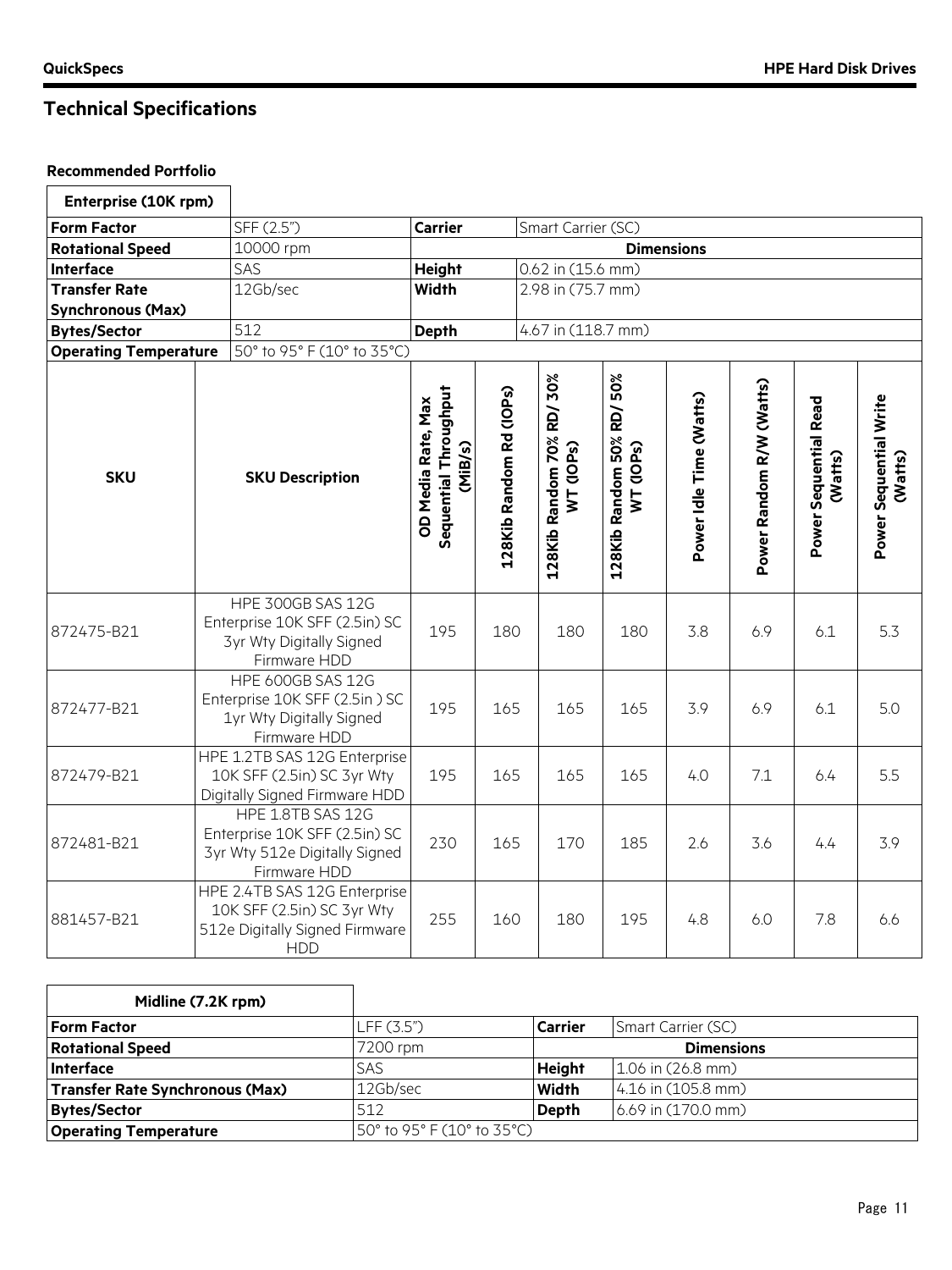| <b>SKU</b> | <b>SKU Description</b>                                                                             | Sequential Throughput<br>OD Media Rate, Max<br>(MiB/s) | 128Kib Random Rd (IOPs) | 128Kib Random 70% RD/<br>30% WT (IOPs) | 50% RD/<br>50% WT (IOPs)<br>128Kib Random | Power Idle Time (Watts) | Power Random R/W (Watts) | <b>Sequential Read</b><br>(Watts)<br>Power | Sequential Write<br>(Watts)<br>Power |
|------------|----------------------------------------------------------------------------------------------------|--------------------------------------------------------|-------------------------|----------------------------------------|-------------------------------------------|-------------------------|--------------------------|--------------------------------------------|--------------------------------------|
| 872485-B21 | HPE 2TB SAS 12G<br>Midline 7.2K LFF<br>(3.5in) SC 1yr Wty<br>Digitally Signed<br>Firmware HDD      | 190                                                    | 100                     | 100                                    | 100                                       | 8.8                     | 12.1                     | 10.8                                       | 10.5                                 |
| 872487-B21 | HPE 4TB SAS 12G<br>Midline 7.2K LFF<br>(3.5in) SC 1yr Wty<br>Digitally Signed<br>Firmware HDD      | 190                                                    | 105                     | 105                                    | 105                                       | 8.8                     | 12.1                     | 10.8                                       | 10.5                                 |
| 819201-B21 | HPE 8TB SAS 12G<br>Midline 7.2K LFF<br>(3.5in) SC 1yr Wty<br>512e Digitally Signed<br>Firmware HDD | 230                                                    | 105                     | 115                                    | 115                                       | 4.7                     | 6.1                      | 6.3                                        | 6.3                                  |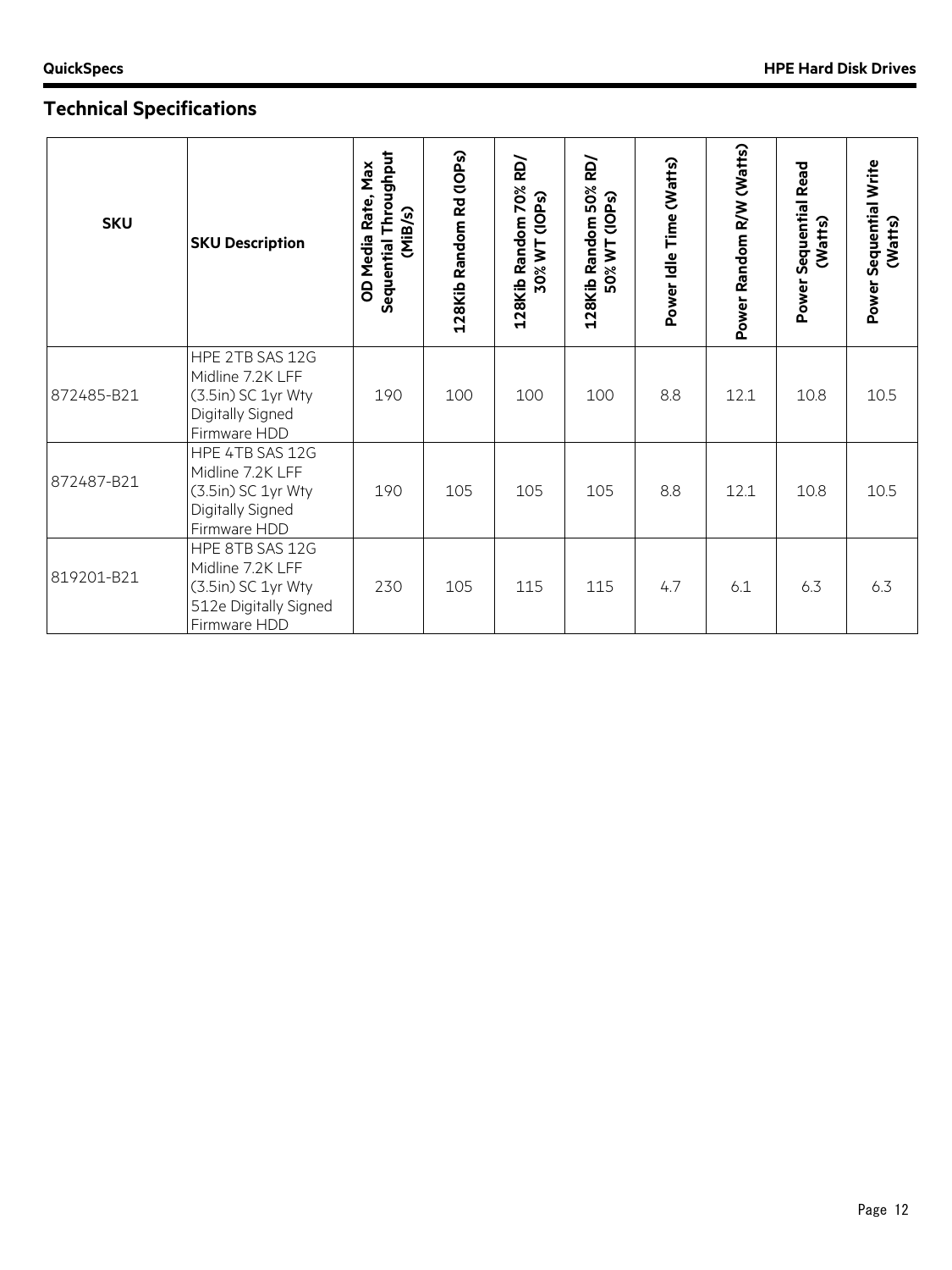# **Technical Specifications**

| <b>Midline</b>                         |                                                                                                            |                                                     |                         |                                                     |                                        |                         |                          |                               |                                |  |
|----------------------------------------|------------------------------------------------------------------------------------------------------------|-----------------------------------------------------|-------------------------|-----------------------------------------------------|----------------------------------------|-------------------------|--------------------------|-------------------------------|--------------------------------|--|
| (7.2K rpm)                             |                                                                                                            |                                                     |                         |                                                     |                                        |                         |                          |                               |                                |  |
| <b>Form Factor</b>                     |                                                                                                            | LFF (3.5")                                          |                         | <b>Carrier</b>                                      | Low Profile (LP)                       |                         | <b>Dimensions</b>        |                               |                                |  |
| <b>Rotational Speed</b>                |                                                                                                            | 7200 rpm                                            |                         |                                                     |                                        |                         |                          |                               |                                |  |
| <b>Interface</b>                       |                                                                                                            | SAS                                                 |                         | <b>Height</b>                                       | 1.028 in (26.1 mm)                     |                         |                          |                               |                                |  |
| <b>Transfer Rate Synchronous (Max)</b> |                                                                                                            | 12Gb/sec                                            |                         | <b>Width</b>                                        | 4.15 in (105.5 mm)                     |                         |                          |                               |                                |  |
| <b>Bytes/Sector</b>                    |                                                                                                            | 512                                                 |                         | <b>Depth</b>                                        |                                        | 6.16 in (156.58 mm)     |                          |                               |                                |  |
| <b>Operating</b><br><b>Temperature</b> | 50° to 95° F (10° to 35°C)                                                                                 |                                                     |                         |                                                     |                                        |                         |                          |                               |                                |  |
| <b>SKU</b>                             | <b>SKU DESCRIPTION</b>                                                                                     | OD Media Rate, Max Sequential<br>Throughput (MiB/s) | 128Kib Random Rd (IOPs) | 128Kib Random 70% RD/ 30% WT<br>(10P <sub>S</sub> ) | 128Kib Random 50% RD/ 50% WT<br>(1OPs) | Power Idle Time (Watts) | Power Random R/W (Watts) | Power Sequential Read (Watts) | Power Sequential Write (Watts) |  |
| 833926-B21                             | HPE 2TB SAS 12G<br>Midline 7.2K LFF<br>(3.5in) LP 1yr Wty<br>Digitally Signed<br>Firmware HDD              | 200                                                 | 110                     | 110                                                 | 110                                    | 2.6                     | 3.6                      | 4.4                           | 3.9                            |  |
| 833928-B21                             | HPE 4TB SAS 12G<br>Midline 7.2K LFF<br>(3.5in) LP 1yr Wty<br>Digitally Signed<br>Firmware HDD              | 200                                                 | 110                     | 110                                                 | 110                                    | 4.7                     | 6.1                      | 6.3                           | 6.3                            |  |
| 834031-B21                             | HPE 8TB SAS 12G<br>Midline 7.2K LFF<br>(3.5in) LP 1yr Wty<br>512e Digitally Signed<br>Firmware HDD         | 230                                                 | 105                     | 115                                                 | 115                                    | 4.7                     | 6.1                      | 6.3                           | 6.3                            |  |
| 857646-B21                             | HPE 10TB SAS 12G<br>Midline 7.2K LFF<br>(3.5in) LP 1yr Wty<br>Helium 512e Digitally<br>Signed Firmware HDD | 235                                                 | 105                     | 110                                                 | 115                                    | 3.8                     | 5.8                      | 5.9                           | 5.0                            |  |
| 881781-B21                             | HPE 12TB SAS 12G<br>Midline 7.2K LFF                                                                       | 235                                                 | 105                     | 115                                                 | 125                                    | 5.5                     | 6.1                      | 7.0                           | 6.8                            |  |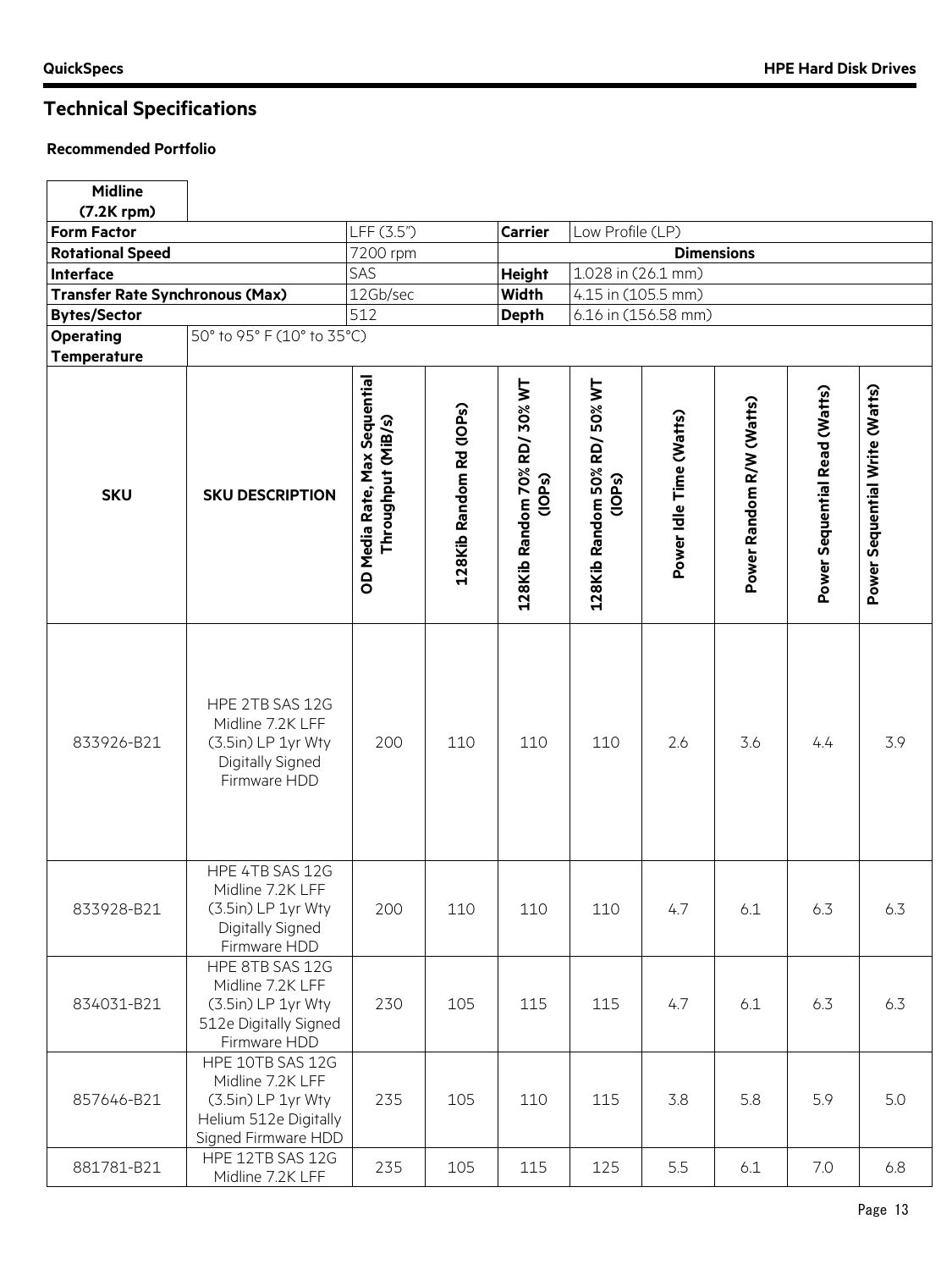| (3.5in) LP 1yr Wty     |  |  |  |  |
|------------------------|--|--|--|--|
| Helium 512e Digitally  |  |  |  |  |
| Firmware HDD<br>Sianed |  |  |  |  |

|                                        | Midline (7.2K rpm)                                              |            |                                                                      |                            |                                                         |                                                                        |                               |                          |                                            |                                      |
|----------------------------------------|-----------------------------------------------------------------|------------|----------------------------------------------------------------------|----------------------------|---------------------------------------------------------|------------------------------------------------------------------------|-------------------------------|--------------------------|--------------------------------------------|--------------------------------------|
| <b>Form Factor</b>                     |                                                                 | LFF (3.5") |                                                                      |                            | <b>Carrier</b>                                          |                                                                        | Standard Carrier (ST)         |                          |                                            |                                      |
| <b>Rotational Speed</b>                |                                                                 | 7200 rpm   |                                                                      |                            |                                                         |                                                                        | <b>Dimensions</b>             |                          |                                            |                                      |
| Interface                              |                                                                 | SAS        |                                                                      |                            | <b>Height</b>                                           |                                                                        | 1.04 in (26.4 mm)             |                          |                                            |                                      |
| <b>Transfer Rate Synchronous (Max)</b> |                                                                 | 12Gb/sec   |                                                                      |                            | Width                                                   |                                                                        | 4.36 in (110.7 mm)            |                          |                                            |                                      |
| <b>Bytes/Sector</b>                    |                                                                 | 512        |                                                                      |                            | <b>Depth</b>                                            |                                                                        | 7.43 in (188.7 mm)            |                          |                                            |                                      |
| <b>Operating Temperature</b>           | 50° to 95° F (10° to 35°C)                                      |            |                                                                      |                            |                                                         |                                                                        |                               |                          |                                            |                                      |
| <b>SKU</b>                             | <b>SKU Description</b>                                          |            | ଜ<br>Sequential Throughput (MiB<br>Max<br>Rate,<br><b>Media</b><br>8 | Random Rd (IOPs)<br>128Kib | ξ<br>30%<br>RD/<br>Random 70%<br>ၐ<br>ÖC<br>U<br>128Kib | ξ<br>50%<br>kD/<br>50%<br>ၐ<br>௳<br>$\frac{8}{11}$<br>Random<br>128Kib | (Watts)<br>Time<br>Power Idle | Power Random R/W (Watts) | (Watts)<br><b>Sequential Read</b><br>Power | Sequential Write<br>(Watts)<br>Power |
| 858384-B21                             | HPE 8TB SAS 12G Midline 7.2K LFF<br>(3.5in) ST 1yr Wty 512e HDD |            | 230                                                                  | 105                        | 115                                                     | 115                                                                    | 4.7                           | 6.1                      | 6.3                                        | 6.3                                  |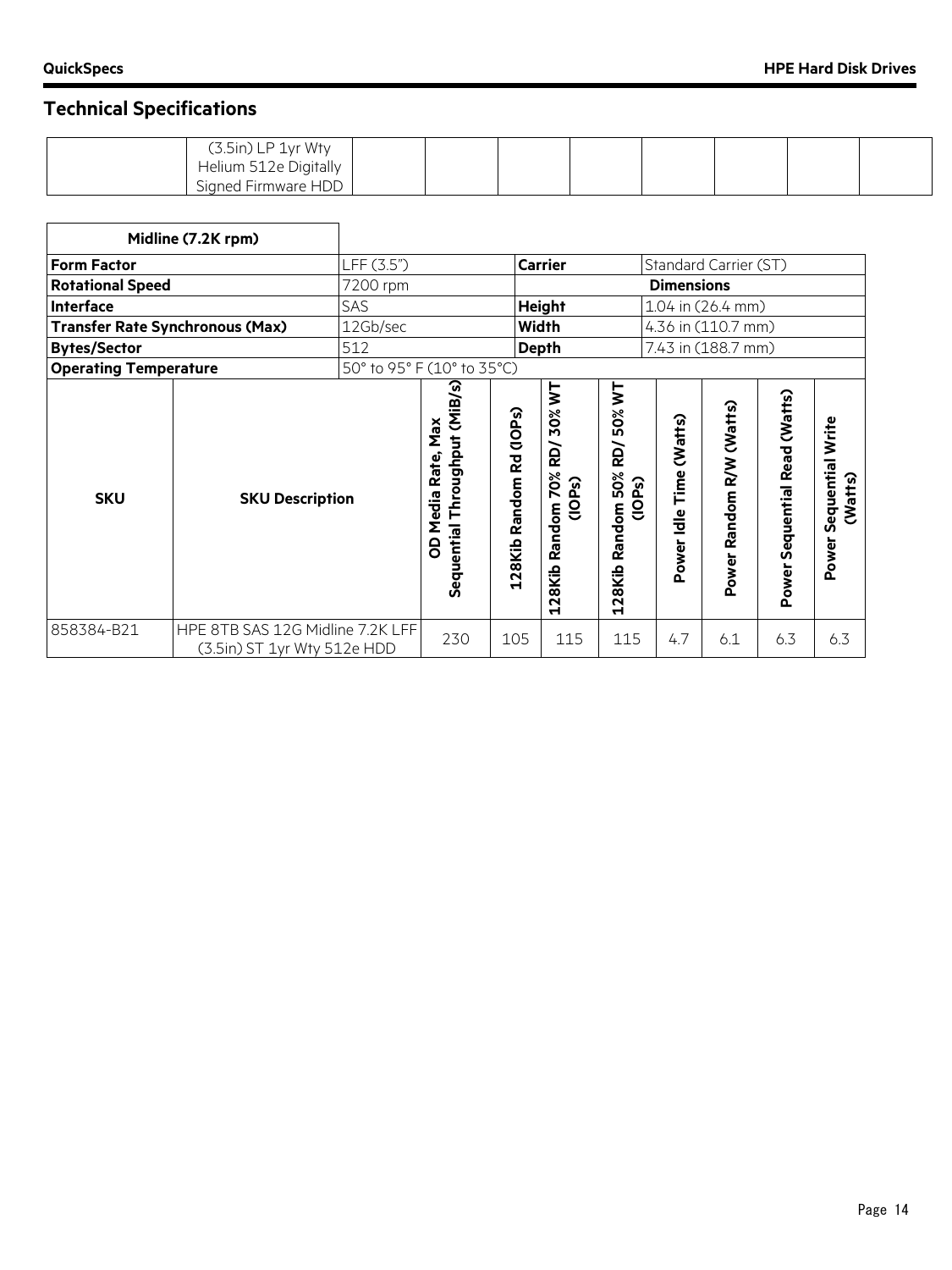| Midline (7.2K rpm)                     |                            |               |                        |
|----------------------------------------|----------------------------|---------------|------------------------|
| <b>Form Factor</b>                     | LFF(3.5")                  | Carrier       | Smart Carrier (SC)     |
| <b>Rotational Speed</b>                | 7200 rpm                   |               | <b>Dimensions</b>      |
| Interface                              | <b>SATA</b>                | <b>Height</b> | $1.06$ in $(26.8$ mm)  |
| <b>Transfer Rate Synchronous (Max)</b> | 6Gb/sec                    | <b>Width</b>  | 4.16 in (105.8 mm)     |
| <b>Bytes/Sector</b>                    | 512                        | <b>Depth</b>  | $6.69$ in $(170.0$ mm) |
| <b>Operating Temperature</b>           | 50° to 95° F (10° to 35°C) |               |                        |

| <b>SKU</b> | <b>SKU Description</b>                                                                             | OD Media Rate, Max Sequential<br>Throughput (MiB/s) | 128Kib Random Rd (IOPs) | RD/30% WT<br>128Kib Random 70%<br>(10P <sub>S</sub> ) | 50% WT<br>RD/<br>128Kib Random 50%<br>(10P <sub>S</sub> ) | Power Idle Time (Watts) | Power Random R/W (Watts) | Power Sequential Read (Watts) | Power Sequential Write (Watts) |
|------------|----------------------------------------------------------------------------------------------------|-----------------------------------------------------|-------------------------|-------------------------------------------------------|-----------------------------------------------------------|-------------------------|--------------------------|-------------------------------|--------------------------------|
| 861691-B21 | HPE 1TB SATA 6G<br>Midline 7.2K LFF (3.5in)<br>SC 1yr Wty Digitally<br>Signed Firmware HDD         | 185                                                 | 90                      | 90                                                    | 90                                                        | 8.8                     | 12.1                     | 10.8                          | 10.5                           |
| 872491-B21 | HPE 4TB SATA 6G<br>Midline 7.2K LFF (3.5in)<br>SC 1yr Wty Digitally<br>Signed Firmware HDD         | 190                                                 | 105                     | 105                                                   | 105                                                       | 8.8                     | 12.1                     | 10.8                          | 10.5                           |
| 861750-B21 | HPE 6TB SATA 6G<br>Midline 7.2K LFF (3.5in)<br>SC 1yr Wty 512e<br>Digitally Signed<br>Firmware HDD | 215                                                 | 105                     | 105                                                   | 110                                                       | 8.8                     | 12.1                     | 10.8                          | 10.5                           |
| 819203-B21 | HPE 8TB SATA 6G<br>Midline 7.2K LFF (3.5in)<br>SC 1yr Wty 512e<br>Digitally Signed<br>Firmware HDD | 230                                                 | 105                     | 115                                                   | 115                                                       | 4.7                     | 6.1                      | 6.3                           | 6.3                            |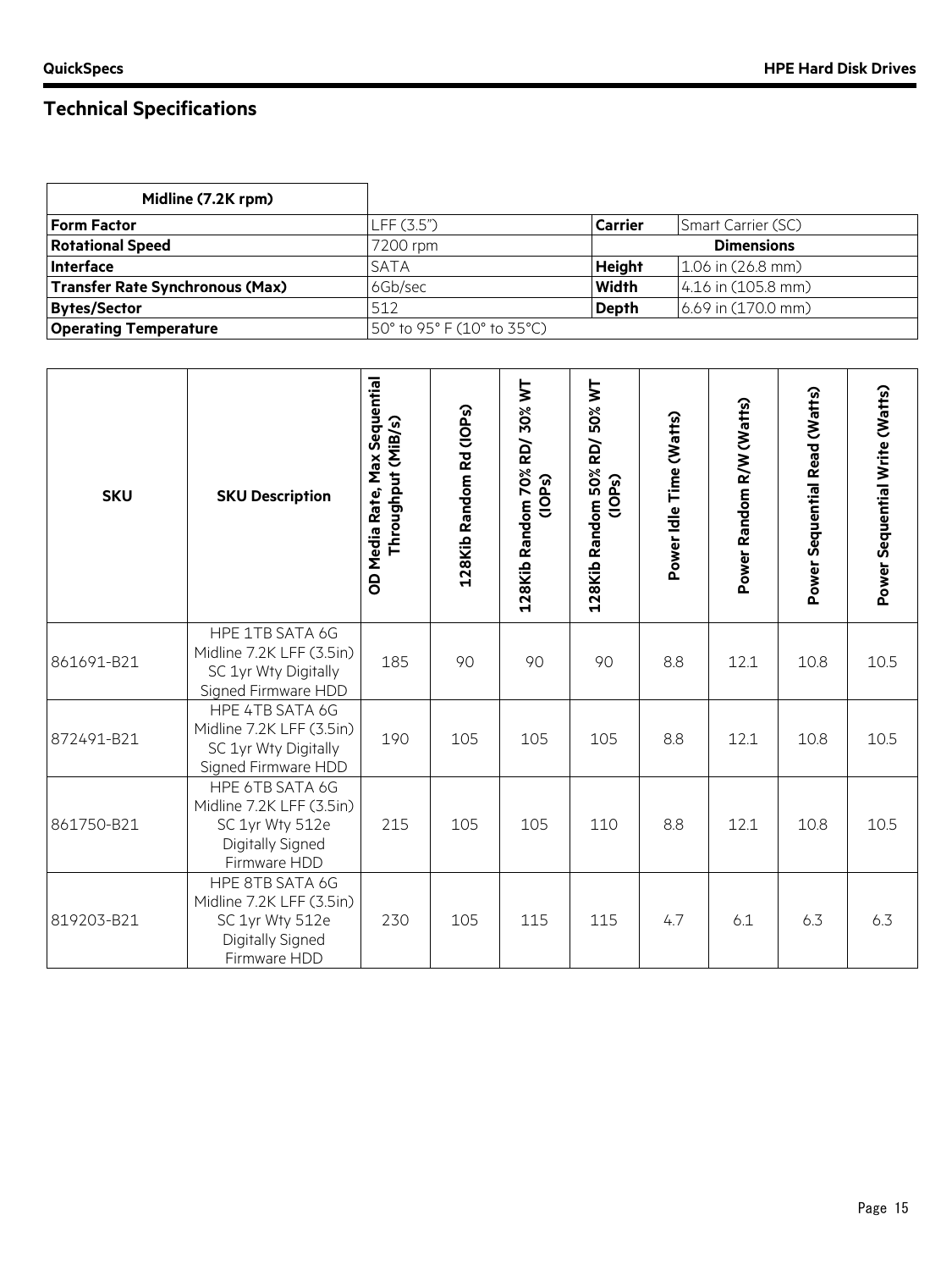| <b>Midline</b>                         |                                                                                                         |             |                                                        |                            |                                        |                                        |                         |                             |                                  |                                   |
|----------------------------------------|---------------------------------------------------------------------------------------------------------|-------------|--------------------------------------------------------|----------------------------|----------------------------------------|----------------------------------------|-------------------------|-----------------------------|----------------------------------|-----------------------------------|
| $(7.2K$ rpm $)$                        |                                                                                                         |             |                                                        |                            |                                        |                                        |                         |                             |                                  |                                   |
| <b>Form Factor</b>                     |                                                                                                         |             | LFF (3.5")                                             |                            | <b>Carrier</b>                         |                                        |                         | Low Profile (LP)            |                                  |                                   |
| <b>Rotational Speed</b>                |                                                                                                         |             | 7200 rpm                                               |                            |                                        |                                        |                         | <b>Dimensions</b>           |                                  |                                   |
| <b>Interface</b>                       |                                                                                                         | <b>SATA</b> |                                                        |                            | <b>Height</b>                          |                                        |                         | 1.028 in (26.1 mm)          |                                  |                                   |
| <b>Transfer Rate Synchronous (Max)</b> |                                                                                                         | 6Gb/sec     |                                                        |                            | <b>Width</b>                           |                                        |                         | 4.15 in (105.5 mm)          |                                  |                                   |
| <b>Bytes/Sector</b>                    |                                                                                                         | 512         |                                                        |                            | <b>Depth</b>                           |                                        |                         | 6.16 in (156.58 mm)         |                                  |                                   |
| <b>Operating</b>                       | 50° to 95° F (10° to 35°C)                                                                              |             |                                                        |                            |                                        |                                        |                         |                             |                                  |                                   |
| <b>Temperature</b>                     |                                                                                                         |             |                                                        |                            |                                        |                                        |                         |                             |                                  |                                   |
| <b>SKU</b>                             | <b>SKU Description</b>                                                                                  |             | Sequential Throughput<br>OD Media Rate, Max<br>(MiB/s) | 128Kib Random Rd<br>(1OPs) | 128Kib Random 70% RD/<br>30% WT (IOPs) | 128Kib Random 50% RD/<br>50% WT (IOPs) | Power Idle Time (Watts) | Power Random R/W<br>(Watts) | Power Sequential Read<br>(Watts) | Power Sequential Write<br>(Watts) |
| 861686-B21                             | HPE 1TB SATA 6G Midline 7.2K<br>LFF (3.5in) LP 1yr Wty Digitally<br>Signed Firmware HDD                 |             | 195                                                    | 90                         | 90                                     | 90                                     | 2.6                     | 3.6                         | 4.4                              | 3.9                               |
| 861683-B21                             | HPE 4TB SATA 6G Midline 7.2K<br>LFF (3.5in) LP 1yr Wty Digitally<br>Signed Firmware HDD                 |             | 200                                                    | 110                        | 110                                    | 110                                    | 4.7                     | 6.1                         | 6.3                              | 6.3                               |
| 861742-B21                             | HPE 6TB SATA 6G Midline<br>7.2K LFF (3.5in) LP 1yr Wty<br>512e Digitally Signed Firmware<br><b>HDD</b>  |             | 215                                                    | 110                        | 115                                    | 115                                    | 4.7                     | 6.1                         | 6.3                              | 6.3                               |
| 834028-B21                             | HPE 8TB SATA 6G Midline 7.2K<br>LFF (3.5in) LP 1yr Wty 512e<br>Digitally Signed Firmware HDD            |             | 230                                                    | 105                        | 110                                    | 115                                    | 4.7                     | 6.1                         | 6.3                              | 6.3                               |
| 881787-B21                             | HPE 12TB SATA 6G Midline<br>7.2K LFF (3.5in) LP 1yr Wty<br>Helium 512e Digitally Signed<br>Firmware HDD |             | 235                                                    | 105                        | 115                                    | 125                                    | 5.5                     | 6.1                         | 7.0                              | 6.8                               |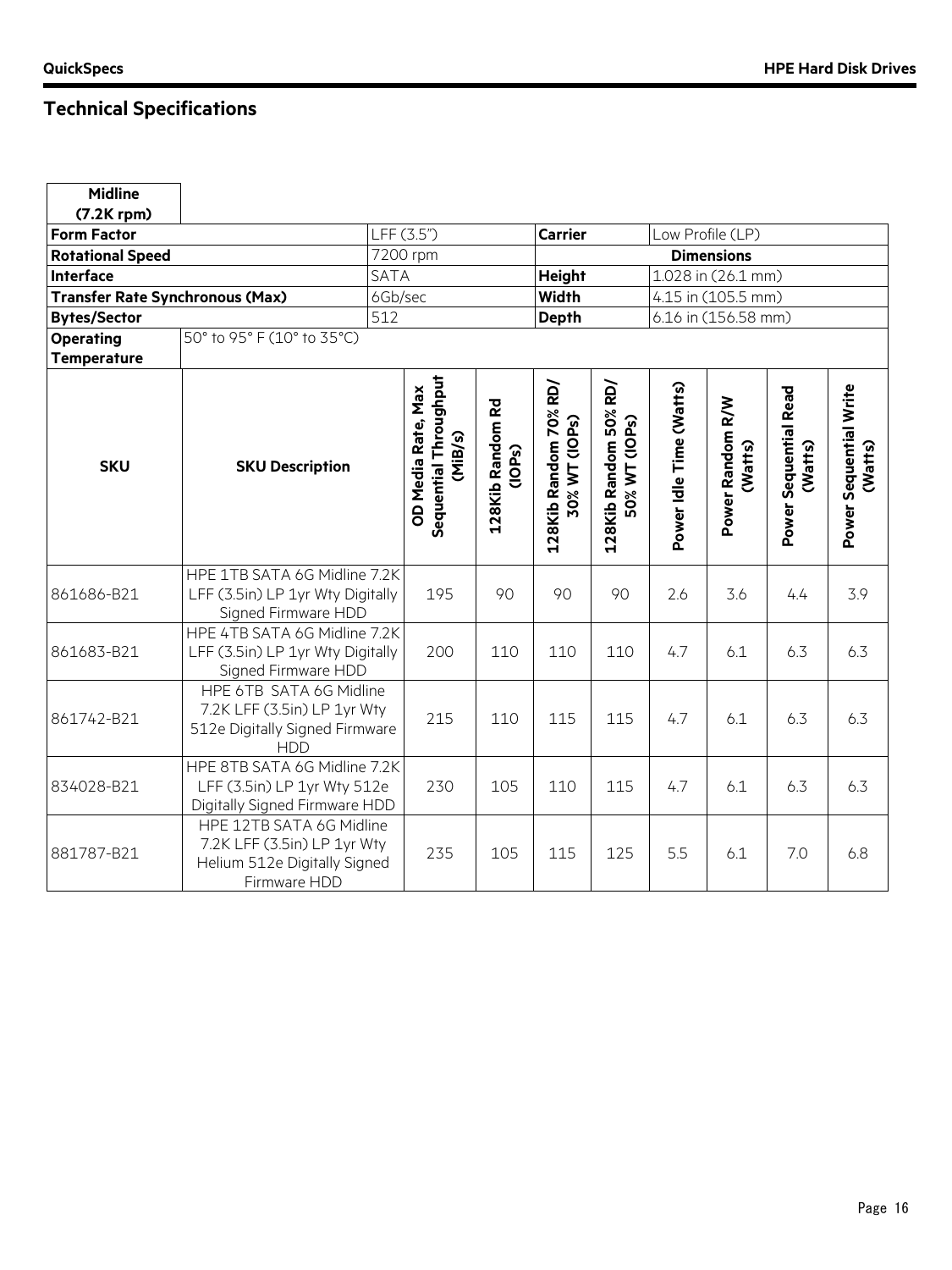$\overline{\phantom{0}}$ 

| <b>Midline</b>                         |                                                                                                    |     |                                                                  |                         |                                        |                                                        |                         |                          |                               |                                |
|----------------------------------------|----------------------------------------------------------------------------------------------------|-----|------------------------------------------------------------------|-------------------------|----------------------------------------|--------------------------------------------------------|-------------------------|--------------------------|-------------------------------|--------------------------------|
| $(7.2K$ rpm $)$                        |                                                                                                    |     |                                                                  |                         |                                        |                                                        |                         |                          |                               |                                |
| <b>Form Factor</b>                     |                                                                                                    |     | SFF (2.5")                                                       |                         | <b>Carrier</b>                         |                                                        | Smart Carrier (SC)      |                          |                               |                                |
| <b>Rotational Speed</b>                |                                                                                                    |     | 7200 rpm                                                         |                         |                                        |                                                        | <b>Dimensions</b>       |                          |                               |                                |
| <b>Interface</b>                       |                                                                                                    | SAS |                                                                  |                         | <b>Height</b>                          |                                                        | 0.62 in (15.6 mm)       |                          |                               |                                |
| <b>Transfer Rate Synchronous (Max)</b> |                                                                                                    |     | 12Gb/sec                                                         |                         | <b>Width</b>                           |                                                        | 2.98 in (75.7 mm)       |                          |                               |                                |
| <b>Bytes/Sector</b>                    |                                                                                                    | 512 |                                                                  |                         | <b>Depth</b>                           |                                                        | 4.67 in (118.7 mm)      |                          |                               |                                |
| <b>Operating</b><br><b>Temperature</b> | 50° to 95° F (10° to 35°C)                                                                         |     |                                                                  |                         |                                        |                                                        |                         |                          |                               |                                |
| <b>SKU</b>                             | <b>SKU Description</b>                                                                             |     | Sequential<br>Throughput (MiB/s)<br><b>Max</b><br>OD Media Rate, | 128Kib Random Rd (IOPs) | 128Kib Random 70% RD/ 30% WT<br>(1OPs) | 50% WT<br>128Kib Random 50% RD/<br>(10P <sub>S</sub> ) | Power Idle Time (Watts) | Power Random R/W (Watts) | Power Sequential Read (Watts) | Power Sequential Write (Watts) |
| 832514-B21                             | HPE 1TB SAS 12G<br>Midline 7.2K SFF (2.5in)<br>SC 1yr Wty Digitally<br>Signed Firmware HDD         |     | 130                                                              | 105                     | 105                                    | 105                                                    | 2.6                     | 3.6                      | 4.4                           | 3.9                            |
| 765466-B21                             | HPE 2TB SAS 12G<br>Midline 7.2K SFF (2.5in)<br>SC 1yr Wty 512e<br>Digitally Signed<br>Firmware HDD |     | 130                                                              | 105                     | 105                                    | 105                                                    | 2.6                     | 3.6                      | 4.4                           | 3.9                            |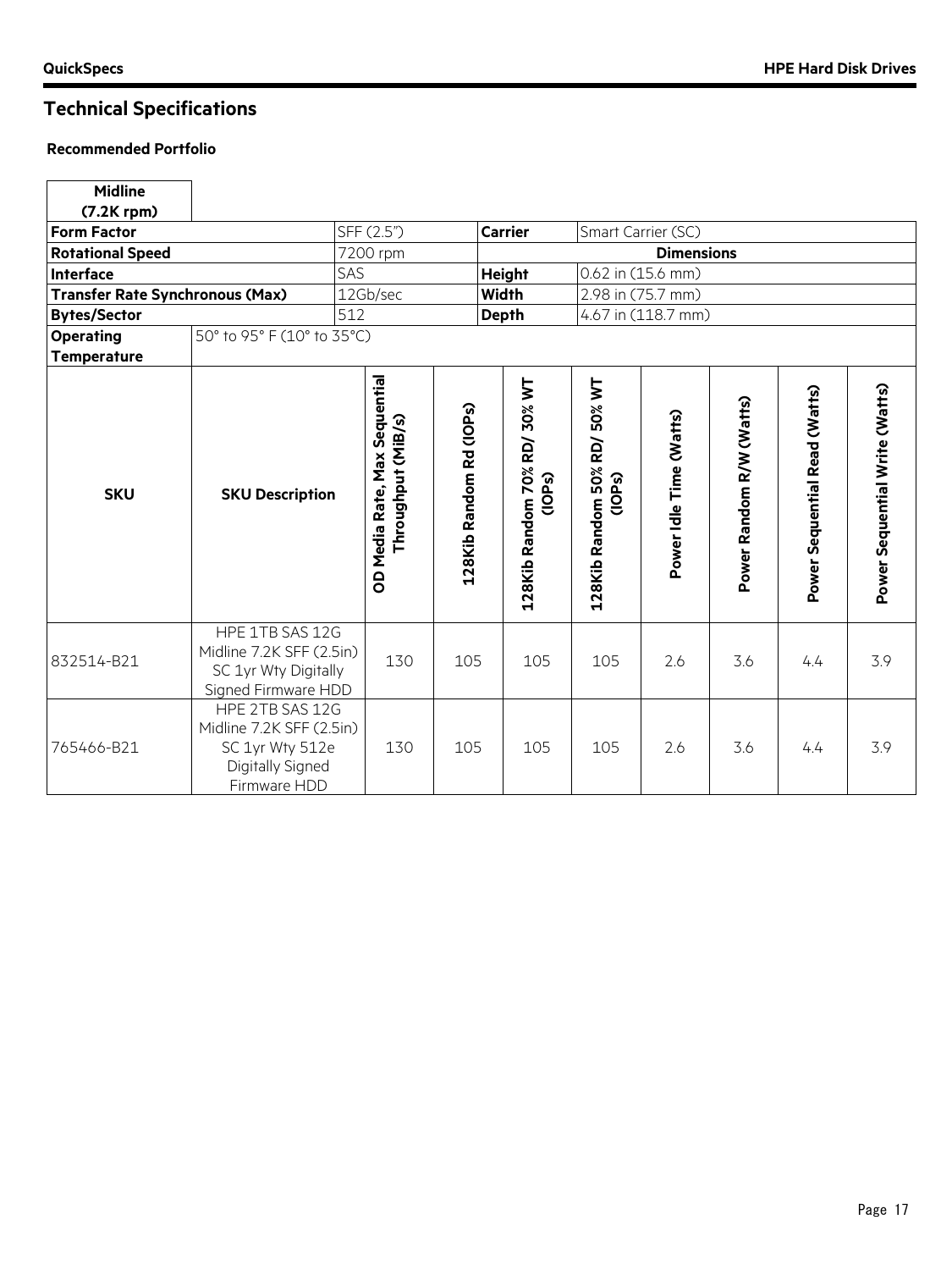| Midline (7.2K rpm)                     |                                                                                                 |                                                           |                            |                                                    |                                          |                         |                          |                               |                                |
|----------------------------------------|-------------------------------------------------------------------------------------------------|-----------------------------------------------------------|----------------------------|----------------------------------------------------|------------------------------------------|-------------------------|--------------------------|-------------------------------|--------------------------------|
| <b>Form Factor</b>                     |                                                                                                 | SFF (2.5")                                                |                            |                                                    | <b>Carrier</b>                           | Smart Carrier (SC)      |                          |                               |                                |
| <b>Rotational Speed</b>                |                                                                                                 | 7200 rpm                                                  |                            |                                                    |                                          |                         | <b>Dimensions</b>        |                               |                                |
| <b>Interface</b>                       |                                                                                                 | <b>SATA</b>                                               |                            |                                                    | <b>Height</b>                            | 0.62 in (15.6 mm)       |                          |                               |                                |
| <b>Transfer Rate Synchronous (Max)</b> |                                                                                                 | 6Gb/sec                                                   |                            |                                                    | <b>Width</b>                             | 2.98 in (75.7 mm)       |                          |                               |                                |
| <b>Bytes/Sector</b>                    |                                                                                                 | 512                                                       |                            |                                                    | <b>Depth</b>                             | 4.67 in (118.7 mm)      |                          |                               |                                |
| <b>Operating Temperature</b>           |                                                                                                 |                                                           | 50° to 95° F (10° to 35°C) |                                                    |                                          |                         |                          |                               |                                |
| <b>SKU</b>                             | <b>SKU Description</b>                                                                          | Throughput<br>OD Media Rate, Max<br>(MiB/s)<br>Sequential | 128Kib Random Rd (IOPs)    | 128Kib Random 70% RD/30% WT<br>(10P <sub>S</sub> ) | RD/50% WT<br>128Kib Random 50%<br>(1OPs) | Power Idle Time (Watts) | Power Random R/W (Watts) | Power Sequential Read (Watts) | Power Sequential Write (Watts) |
| 655710-B21                             | HPE 1TB SATA 6G Midline<br>7.2K SFF (2.5in) SC 1yr<br>Wty Digitally Signed<br>Firmware HDD      | 130                                                       | 105                        | 105                                                | 105                                      | 2.6                     | 3.6                      | 4.4                           | 3.9                            |
| 765455-B21                             | HPE 2TB SATA 6G Midline<br>7.2K SFF (2.5in) SC 1yr<br>Wty 512e Digitally Signed<br>Firmware HDD | 130                                                       | 105                        | 105                                                | 105                                      | 2.6                     | 3.6                      | 4.4                           | 3.9                            |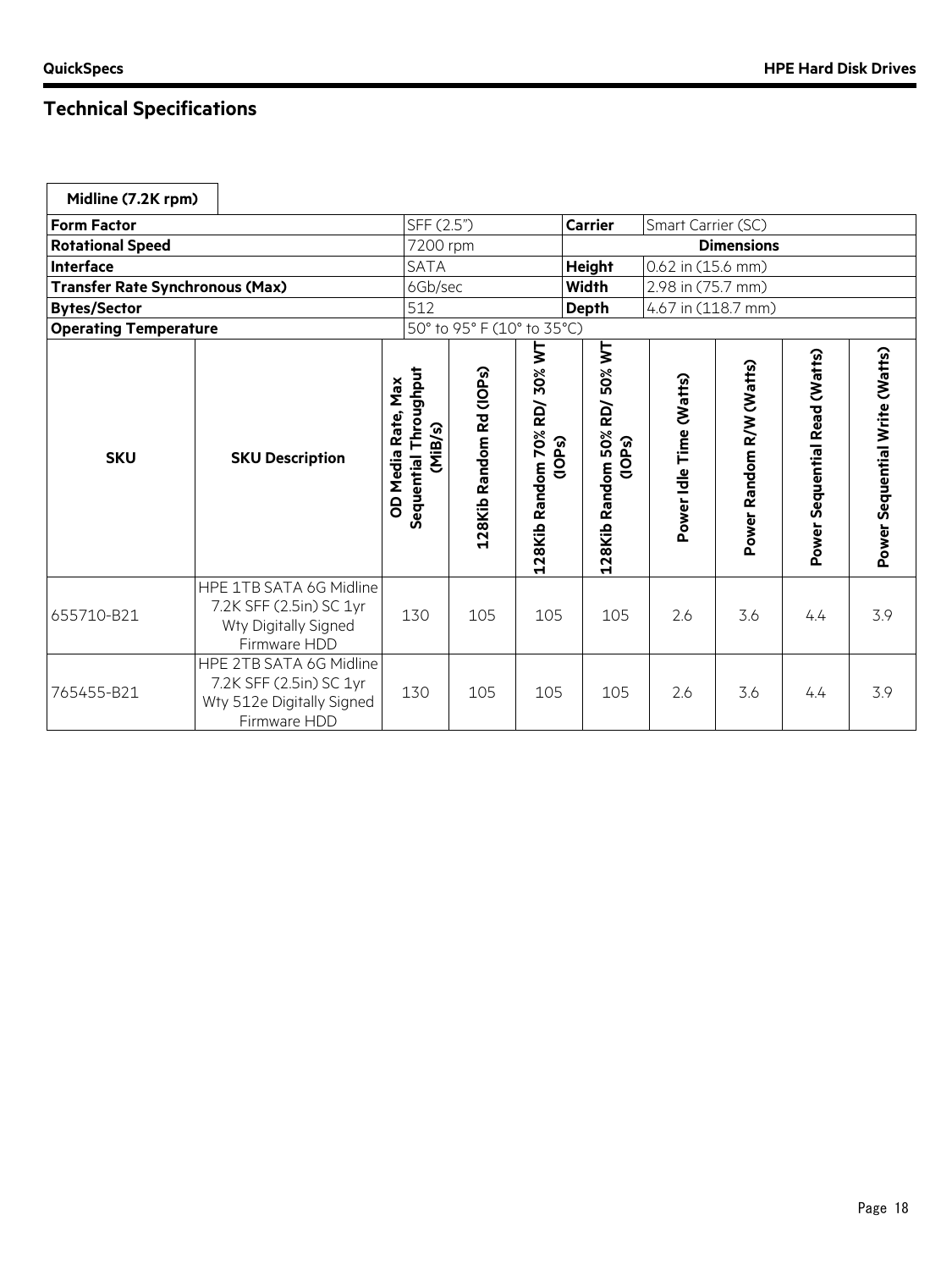| <b>Entry</b>                           |                                                          |                            |                                                                    |                         |                                                       |                                                    |                            |                           |                                  |                                |
|----------------------------------------|----------------------------------------------------------|----------------------------|--------------------------------------------------------------------|-------------------------|-------------------------------------------------------|----------------------------------------------------|----------------------------|---------------------------|----------------------------------|--------------------------------|
| <b>Form Factor</b>                     |                                                          | LFF (3.5")                 |                                                                    | <b>Carrier</b>          |                                                       |                                                    |                            | Non Hot Plug Carrier (RW) |                                  |                                |
| <b>Rotational Speed</b>                |                                                          | 7200 rpm                   |                                                                    |                         |                                                       |                                                    | <b>Dimensions</b>          |                           |                                  |                                |
| <b>Interface</b>                       |                                                          | <b>SATA</b>                |                                                                    | <b>Height</b>           |                                                       |                                                    | 1.028 in (26.1 mm)         |                           |                                  |                                |
| <b>Transfer Rate Synchronous (Max)</b> |                                                          | 6Gb/sec                    |                                                                    | <b>Width</b>            |                                                       |                                                    | 4.00 in (101.6 mm)         |                           |                                  |                                |
| <b>Bytes/Sector</b>                    |                                                          | 512                        |                                                                    | <b>Depth</b>            |                                                       |                                                    | 5.75 in (146.0 mm)         |                           |                                  |                                |
| <b>Operating Temperature</b>           |                                                          | 50° to 95° F (10° to 35°C) |                                                                    |                         |                                                       |                                                    |                            |                           |                                  |                                |
| <b>SKU</b>                             | <b>SKU Description</b>                                   |                            | Sequential<br>Throughput (MiB/s)<br><b>Max</b><br>Media Rate,<br>8 | 128Kib Random Rd (IOPs) | RD/30% WT<br>128Kib Random 70%<br>(10P <sub>S</sub> ) | 50% WT<br>RD/<br>50%<br>(1OPs)<br>Random<br>128Kib | Time (Watts)<br>Power Idle | Power Random R/W (Watts)  | Sequential Read (Watts)<br>Power | Power Sequential Write (Watts) |
| 801882-B21                             | HPE 1TB SATA 6G Entry 7.2K<br>LFF (3.5in) RW 1yr Wty HDD |                            | 160                                                                | 95                      | 95                                                    | 95                                                 | 8.8                        | 12.2                      | 10.8                             | 10.5                           |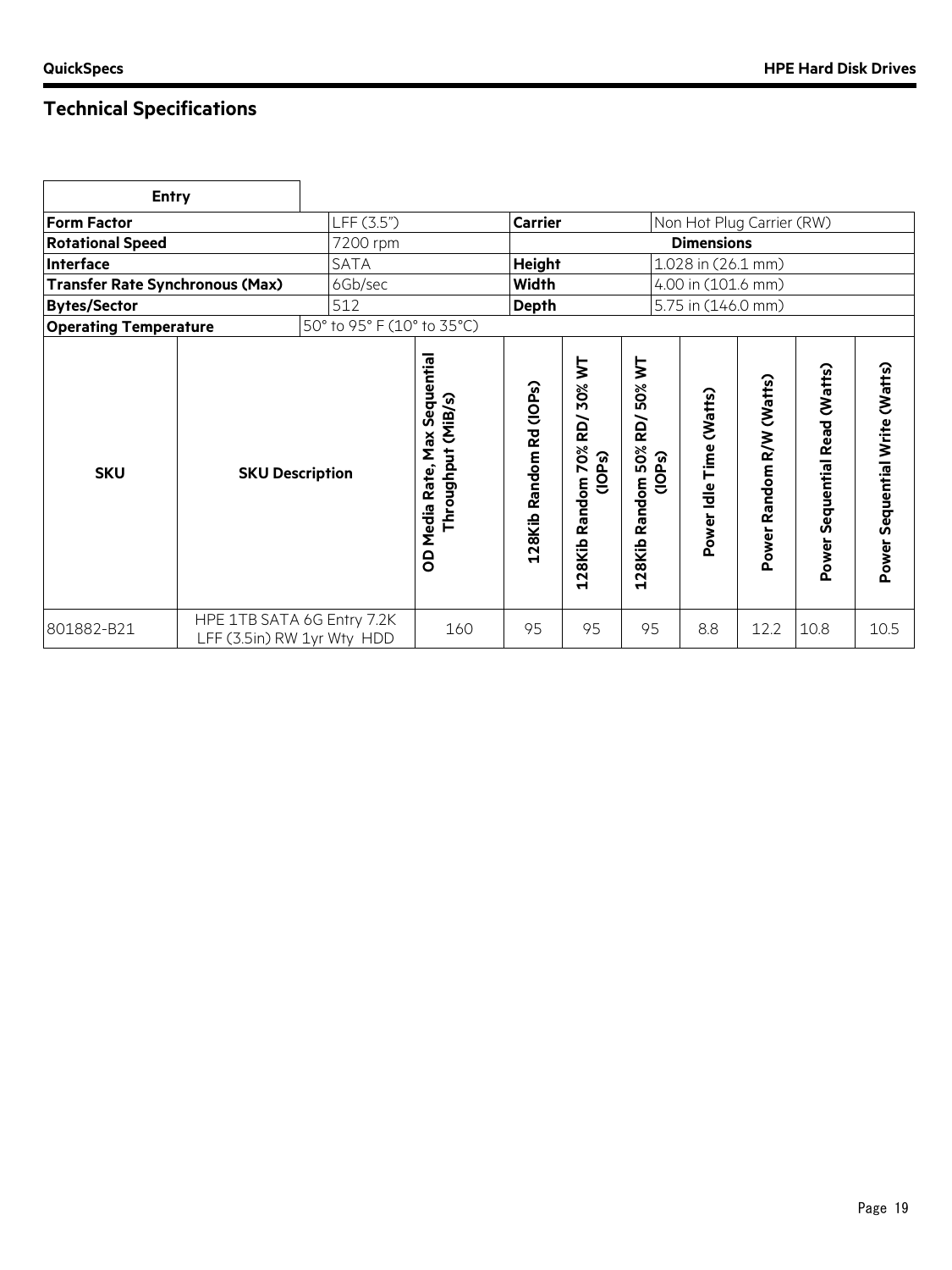Extended Options provide an extended catalog of products tailored for customers in specific markets or with specific workloads, requiring the utmost in performance or value.

Fully integrated into the ProLiant management and security experience, Extended Options represent great value and performance but typically have a longer lead-time.

|                                     |                    | <b>Form</b>   |        |          |                                                                                                                                                                                                                                                                                                                                                                                               |                                                             |                          |                                       |  |
|-------------------------------------|--------------------|---------------|--------|----------|-----------------------------------------------------------------------------------------------------------------------------------------------------------------------------------------------------------------------------------------------------------------------------------------------------------------------------------------------------------------------------------------------|-------------------------------------------------------------|--------------------------|---------------------------------------|--|
| Category                            | Interface          | <b>Factor</b> | Format | Capacity |                                                                                                                                                                                                                                                                                                                                                                                               |                                                             | <b>Low Profile SKU</b>   |                                       |  |
|                                     |                    | <b>SFF</b>    | 512e   | 900GB    | 870765-B21                                                                                                                                                                                                                                                                                                                                                                                    |                                                             |                          |                                       |  |
|                                     |                    |               |        | 300GB    |                                                                                                                                                                                                                                                                                                                                                                                               |                                                             |                          | 870755-B21                            |  |
| <b>Enterprise</b><br>$(15K$ rpm $)$ | <b>SAS 12G</b>     | <b>LFF</b>    | 512n   | 300GB    | 737261-B21                                                                                                                                                                                                                                                                                                                                                                                    |                                                             |                          |                                       |  |
|                                     |                    |               |        | 600GB    | 765424-B21                                                                                                                                                                                                                                                                                                                                                                                    |                                                             |                          |                                       |  |
|                                     |                    |               |        | 900GB    |                                                                                                                                                                                                                                                                                                                                                                                               |                                                             |                          | 870761-B21                            |  |
|                                     |                    |               |        |          |                                                                                                                                                                                                                                                                                                                                                                                               |                                                             |                          |                                       |  |
|                                     |                    |               |        |          | <b>Smart Carrier SKU</b>                                                                                                                                                                                                                                                                                                                                                                      |                                                             |                          | <b>Standard</b><br><b>Carrier SKU</b> |  |
|                                     |                    |               | 512n   | 1TB      | 846524-B21                                                                                                                                                                                                                                                                                                                                                                                    |                                                             |                          |                                       |  |
|                                     |                    |               |        | 6TB      | 846514-B21                                                                                                                                                                                                                                                                                                                                                                                    |                                                             |                          |                                       |  |
|                                     |                    |               |        | 4TB      | $\mathbf{r}$                                                                                                                                                                                                                                                                                                                                                                                  | 861748-B21                                                  |                          | $\equiv$                              |  |
| Midline 7.2K                        | <b>SAS 12G</b>     | <b>LFF</b>    |        | 6TB      | 861754-B21                                                                                                                                                                                                                                                                                                                                                                                    |                                                             |                          | $\overline{\phantom{0}}$              |  |
| rpm                                 |                    |               | 512e   | 8TB      | <b>HDD Carrier</b><br><b>Smart Carrier SKU</b><br><b>HDD Carrier</b><br>846526-B21<br>861746-B21<br>861590-B21 <sup>He</sup><br>857644-B21 <sup>He</sup><br>881779-B21<br>765464-B21<br>$\sim$<br>872489-B21<br>861681-B21<br>861744-B21<br>861594-B21 <sup>He</sup><br>861596-B21 <sup>He</sup><br>857648-B21 <sup>He</sup><br>881785-B21<br><b>HDD Carrier</b><br>801888-B21<br>843266-B21* |                                                             |                          |                                       |  |
|                                     |                    |               |        | 10TB     |                                                                                                                                                                                                                                                                                                                                                                                               | <b>Low Profile SKU</b><br>No Carrier SKU (Raw/Non-Hot Plug) | 869347-B21 <sup>He</sup> |                                       |  |
|                                     |                    |               |        | 12TB     |                                                                                                                                                                                                                                                                                                                                                                                               |                                                             |                          | 881783-B21                            |  |
|                                     |                    | <b>SFF</b>    |        | 1TB      |                                                                                                                                                                                                                                                                                                                                                                                               |                                                             |                          |                                       |  |
|                                     |                    |               | 512n   | 2TB      |                                                                                                                                                                                                                                                                                                                                                                                               |                                                             |                          |                                       |  |
|                                     |                    |               |        | 4TB      |                                                                                                                                                                                                                                                                                                                                                                                               |                                                             |                          |                                       |  |
| Midline 7.2K<br>rpm                 | <b>SATA 6G</b>     | <b>LFF</b>    | 512e   | 8TB      |                                                                                                                                                                                                                                                                                                                                                                                               |                                                             |                          |                                       |  |
|                                     |                    |               |        | 10TB     |                                                                                                                                                                                                                                                                                                                                                                                               |                                                             |                          |                                       |  |
|                                     |                    |               |        | 12TB     |                                                                                                                                                                                                                                                                                                                                                                                               |                                                             |                          |                                       |  |
|                                     |                    |               |        |          |                                                                                                                                                                                                                                                                                                                                                                                               |                                                             |                          |                                       |  |
|                                     |                    |               |        |          |                                                                                                                                                                                                                                                                                                                                                                                               |                                                             |                          |                                       |  |
| <b>Entry</b>                        | <b>SATA (7.2K)</b> | <b>LFF</b>    | 512n   | 4TB      |                                                                                                                                                                                                                                                                                                                                                                                               |                                                             |                          |                                       |  |
|                                     |                    |               | 512e   | 1TB      |                                                                                                                                                                                                                                                                                                                                                                                               |                                                             |                          |                                       |  |

**NOTE:** \*Also known as "Desktop Drive", this drive has Generic Firmware (Non-HPE)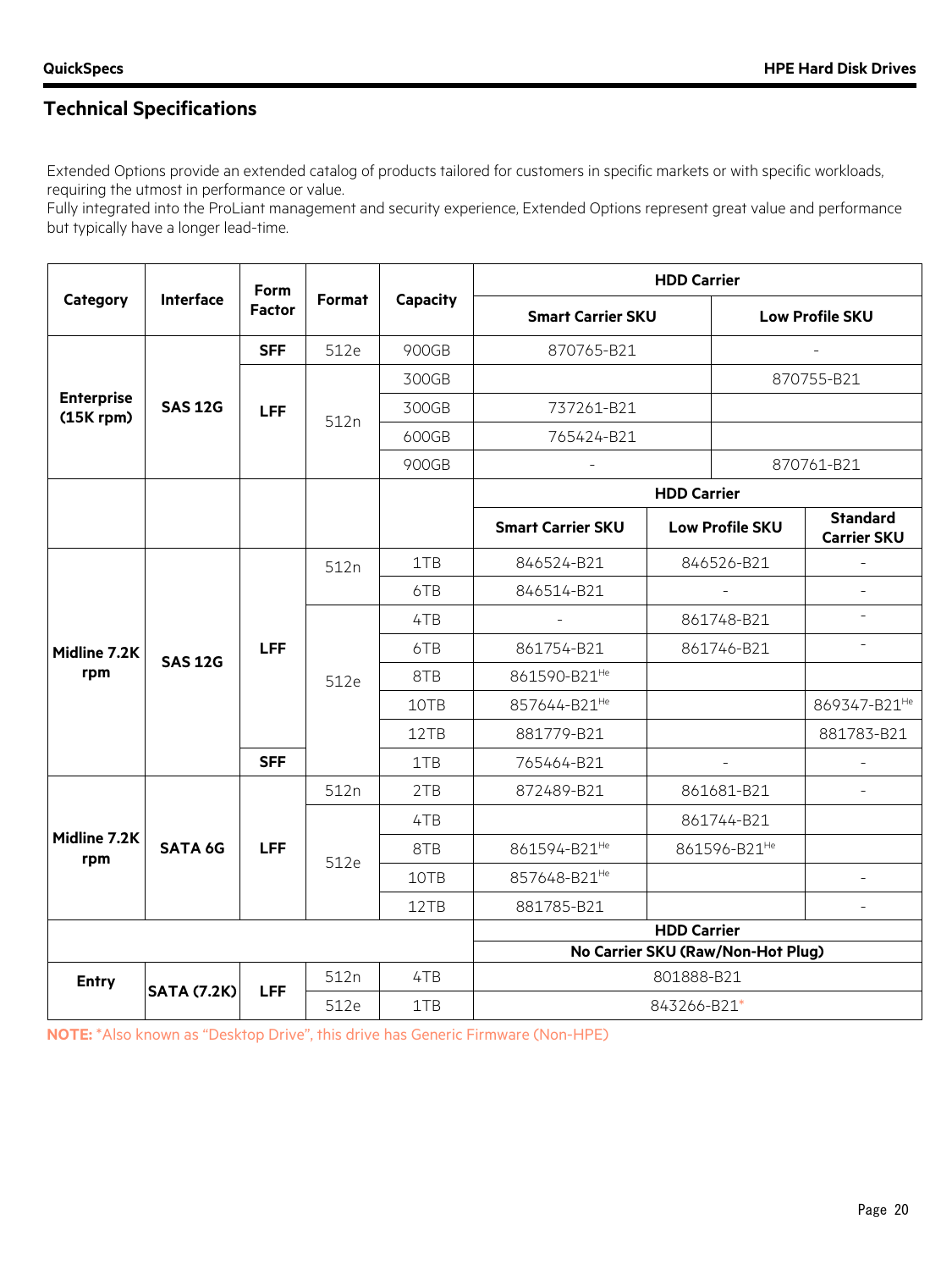| Enterprise (15K rpm)                   |                                                      |                                                                                                            |            |                                                        |                         |                                          |                                              |                         |                          |                               |                                |
|----------------------------------------|------------------------------------------------------|------------------------------------------------------------------------------------------------------------|------------|--------------------------------------------------------|-------------------------|------------------------------------------|----------------------------------------------|-------------------------|--------------------------|-------------------------------|--------------------------------|
| <b>Form Factor</b>                     |                                                      |                                                                                                            | SFF (2.5") |                                                        |                         |                                          | <b>Carrier</b>                               |                         | Smart Carrier (SC)       |                               |                                |
| <b>Rotational Speed</b>                |                                                      |                                                                                                            | 15000 rpm  |                                                        |                         |                                          |                                              |                         | <b>Dimensions</b>        |                               |                                |
| <b>Interface</b>                       |                                                      |                                                                                                            | SAS        |                                                        |                         |                                          | <b>Height</b>                                |                         | 0.62 in (15.6 mm)        |                               |                                |
| <b>Transfer Rate Synchronous (Max)</b> |                                                      |                                                                                                            | 12Gb/sec   |                                                        |                         |                                          | Width                                        |                         | 2.98 in (75.7 mm)        |                               |                                |
| <b>Bytes/Sector</b>                    |                                                      |                                                                                                            | 512        |                                                        |                         |                                          | <b>Depth</b>                                 |                         | 4.67 in (118.7 mm)       |                               |                                |
| <b>Operating Temperature</b>           |                                                      |                                                                                                            |            |                                                        |                         |                                          |                                              |                         |                          |                               |                                |
| <b>SKU</b>                             | 50° to 95° F (10° to 35°C)<br><b>SKU Description</b> |                                                                                                            |            | Max Sequential<br>Throughput (MiB/s)<br>OD Media Rate, | 128Kib Random Rd (IOPs) | 70% RD/30% WT<br>(1OPs)<br>128Kib Random | 50% WT<br>RD/<br>128Kib Random 50%<br>(1OPs) | Power Idle Time (Watts) | Power Random R/W (Watts) | Power Sequential Read (Watts) | Power Sequential Write (Watts) |
| 870765-B21                             |                                                      | <b>HPE 900GB SAS 12G</b><br>Enterprise 15K SFF (2.5in) SC<br>3yr Wty 512e Digitally Signed<br>Firmware HDD |            | 285                                                    | 225                     | 245                                      | 265                                          | 4.7                     | 6.1                      | 6.3                           | 6.4                            |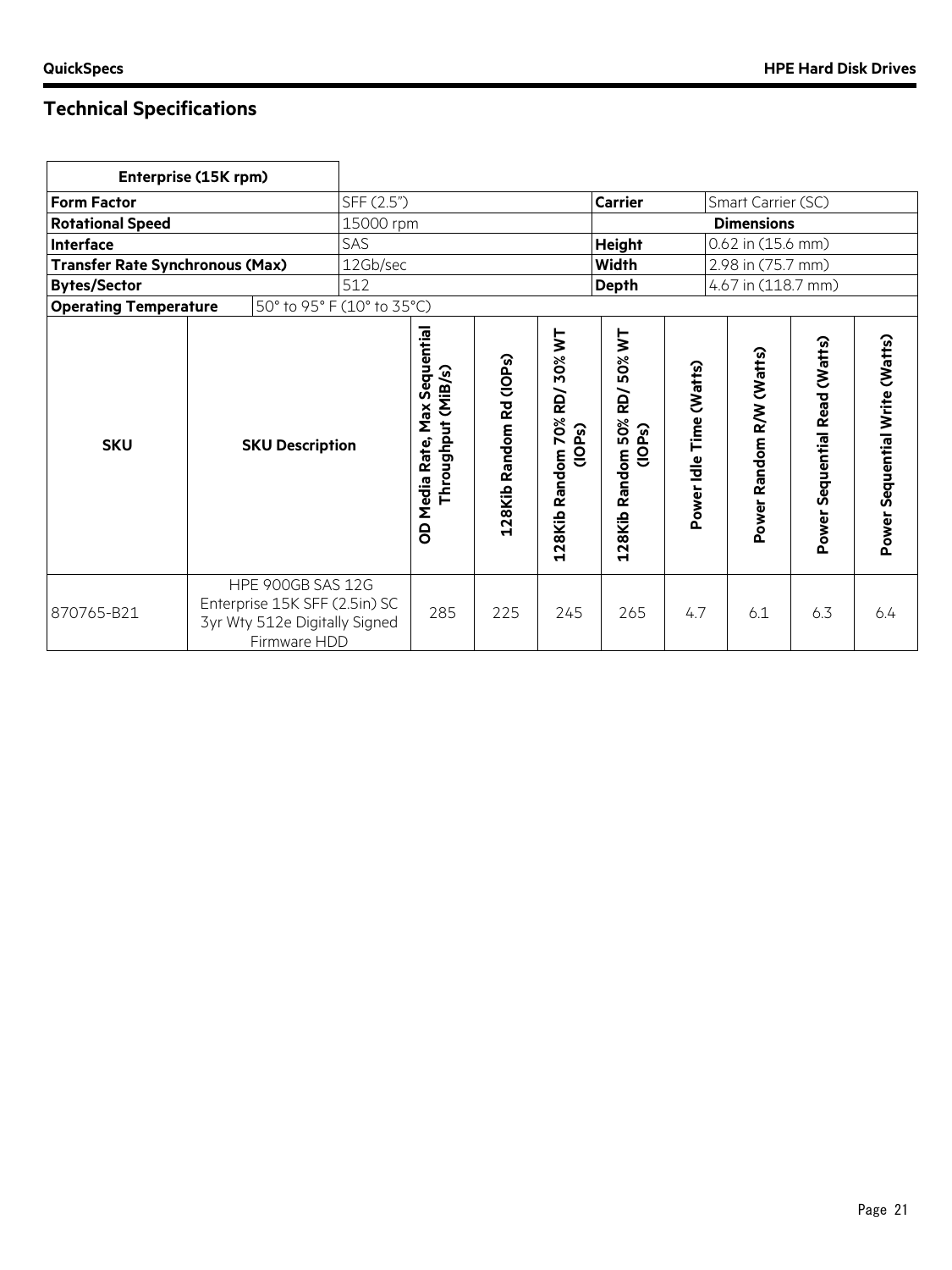|                                                                      | Enterprise (15K rpm)                                            |                            |                                                                        |                                              |                                                                         |                                                                                          |                            |                             |                                     |                                      |  |
|----------------------------------------------------------------------|-----------------------------------------------------------------|----------------------------|------------------------------------------------------------------------|----------------------------------------------|-------------------------------------------------------------------------|------------------------------------------------------------------------------------------|----------------------------|-----------------------------|-------------------------------------|--------------------------------------|--|
| <b>Form Factor</b>                                                   |                                                                 | LFF (3.5")                 |                                                                        |                                              |                                                                         | <b>Carrier</b><br>Smart Carrier Converter (SCC)                                          |                            |                             |                                     |                                      |  |
| <b>Rotational Speed</b>                                              |                                                                 | 15000 rpm                  |                                                                        |                                              |                                                                         | <b>Dimensions</b>                                                                        |                            |                             |                                     |                                      |  |
| Interface                                                            |                                                                 | SAS                        |                                                                        |                                              |                                                                         | <b>Height</b>                                                                            |                            | 1.06 in (26.8 mm)           |                                     |                                      |  |
| <b>Transfer Rate Synchronous (Max)</b>                               |                                                                 | 12Gb/sec                   |                                                                        |                                              |                                                                         | 4.16 in (105.8 mm)<br>Width                                                              |                            |                             |                                     |                                      |  |
| <b>Bytes/Sector</b>                                                  |                                                                 | 512                        |                                                                        |                                              | <b>Depth</b>                                                            |                                                                                          |                            | 6.69 in (170.0 mm)          |                                     |                                      |  |
|                                                                      |                                                                 | 50° to 95° F (10° to 35°C) |                                                                        |                                              |                                                                         |                                                                                          |                            |                             |                                     |                                      |  |
| <b>Operating Temperature</b><br><b>SKU</b><br><b>SKU Description</b> |                                                                 |                            | Throughput<br>Max<br>Rate,<br>(MiB/S)<br>Media<br>M<br>Sequential<br>8 | 줂<br>Random<br>(10P <sub>S</sub> )<br>128Kib | yay<br>70%<br>(10P <sub>S</sub> )<br>Random<br>$\zeta$<br>30%<br>128Kib | RD/<br>50%<br>(10P <sub>S</sub> )<br>Random<br>$\overline{\phantom{a}}$<br>50%<br>128Kib | Time (Watts)<br>Power Idle | Power Random R/W<br>(Watts) | Sequential Read<br>(Watts)<br>Power | Sequential Write<br>(Watts)<br>Power |  |
| 737261-B21                                                           | HPE 300GB SAS 12G Enterprise<br>15K LFF (3.5in) SCC 3yr Wty HDD |                            | 230                                                                    | 230                                          | 230                                                                     | 230                                                                                      | 3.8                        | 5.8                         | 5.9                                 | 5.0                                  |  |
| 765424-B21                                                           | HPE 600GB SAS 12G Enterprise<br>15K LFF (3.5in) SCC 3yr Wty HDD |                            | 225                                                                    | 225                                          | 225                                                                     | 225                                                                                      | 4.7                        | 6.1                         | 6.3                                 | 6.4                                  |  |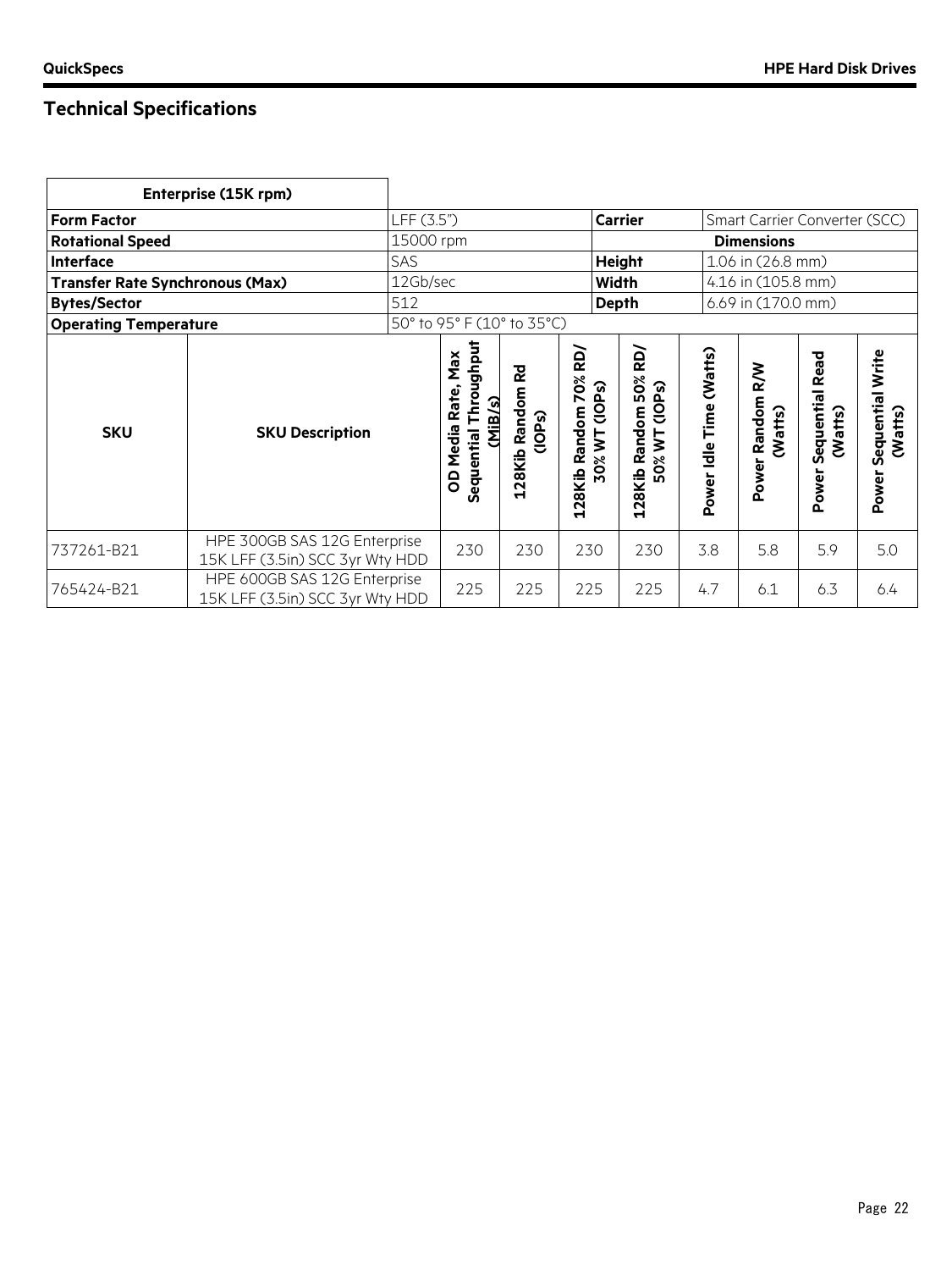|                                        | Enterprise (15K rpm)                                                                                   |                                                        |                            |                                        |                                                                      |                                                                                            |                   |     |                                      |  |  |
|----------------------------------------|--------------------------------------------------------------------------------------------------------|--------------------------------------------------------|----------------------------|----------------------------------------|----------------------------------------------------------------------|--------------------------------------------------------------------------------------------|-------------------|-----|--------------------------------------|--|--|
| <b>Form Factor</b>                     |                                                                                                        | LFF (3.5")                                             |                            | <b>Carrier</b>                         |                                                                      | Low Profile Converter (LPC)                                                                |                   |     |                                      |  |  |
| <b>Rotational Speed</b>                |                                                                                                        | 15000 rpm                                              |                            |                                        |                                                                      |                                                                                            | <b>Dimensions</b> |     |                                      |  |  |
| Interface                              |                                                                                                        | SAS                                                    |                            | <b>Height</b>                          |                                                                      | 1.028 in (26.1 mm)                                                                         |                   |     |                                      |  |  |
| <b>Transfer Rate Synchronous (Max)</b> |                                                                                                        | 12Gb/sec                                               |                            | <b>Width</b>                           |                                                                      | 4.15 in (105.5 mm)                                                                         |                   |     |                                      |  |  |
| <b>Bytes/Sector</b>                    |                                                                                                        | 512                                                    |                            | <b>Depth</b>                           |                                                                      | 6.16 in (156.58 mm)                                                                        |                   |     |                                      |  |  |
| <b>Operating Temperature</b>           |                                                                                                        |                                                        | 50° to 95° F (10° to 35°C) |                                        |                                                                      |                                                                                            |                   |     |                                      |  |  |
| <b>SKU</b>                             | <b>SKU Description</b>                                                                                 | Sequential Throughput<br>OD Media Rate, Max<br>(MiB/s) | 128Kib Random Rd (IOPs)    | 128Kib Random 70% RD/<br>30% WT (IOPs) | RD)<br>128Kib Random 50%<br>(10Ps)<br>$\overline{\mathsf{z}}$<br>50% | Power Random R/W (Watts)<br>Power Idle Time (Watts)<br>Sequential Read<br>(Watts)<br>Power |                   |     | Sequential Write<br>(Watts)<br>Power |  |  |
| 870755-B21                             | <b>HPE 300GB SAS 12G</b><br>Enterprise 15K LFF (3.5in)<br>LPC 3yr Wty Digitally<br>Signed Firmware HDD | 295                                                    | 235                        | 235                                    | 235                                                                  | 2.6                                                                                        | 3.6               | 4.4 | 3.9                                  |  |  |
| 870761-B21                             | HPE 900GB SAS 12G<br>Enterprise 15K LFF (3.5in)<br>LPC 3yr Wty Digitally<br>Signed Firmware HDD        | 295                                                    | 235                        | 235                                    | 235                                                                  | 4.7                                                                                        | 6.1               | 6.3 | 6.4                                  |  |  |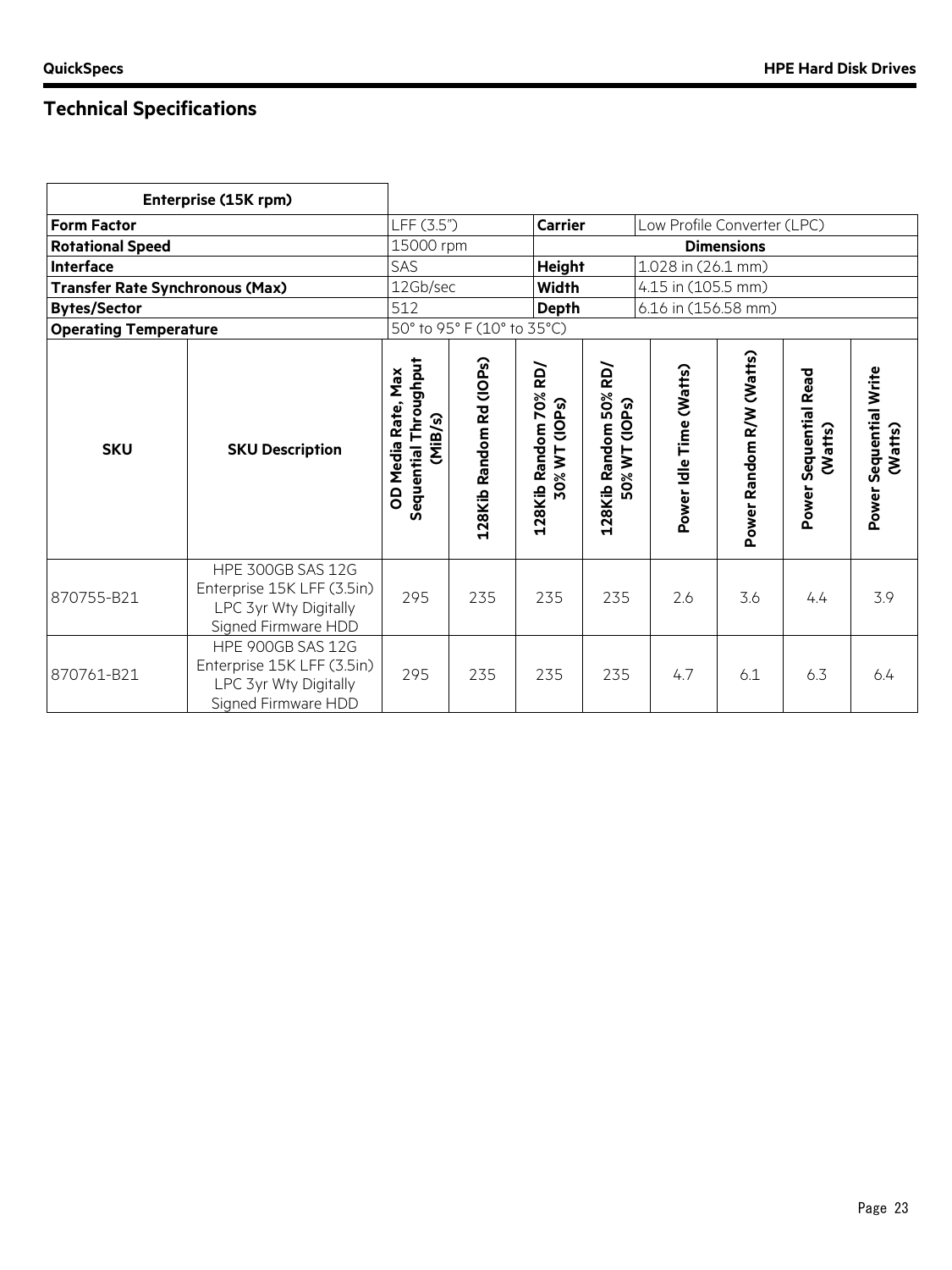|                                        | Midline (7.2K rpm)                                                         |                                                                     |                                         |                                                       |                                           |                         |                             |                                            |                                             |
|----------------------------------------|----------------------------------------------------------------------------|---------------------------------------------------------------------|-----------------------------------------|-------------------------------------------------------|-------------------------------------------|-------------------------|-----------------------------|--------------------------------------------|---------------------------------------------|
| <b>Form Factor</b>                     |                                                                            | LFF (3.5")                                                          |                                         | <b>Carrier</b>                                        |                                           |                         | Standard Carrier (ST)       |                                            |                                             |
| <b>Rotational Speed</b>                |                                                                            | 7200 rpm                                                            |                                         |                                                       |                                           | <b>Dimensions</b>       |                             |                                            |                                             |
| Interface                              |                                                                            | SAS                                                                 |                                         | <b>Height</b>                                         |                                           | 1.04 in (26.4 mm)       |                             |                                            |                                             |
| <b>Transfer Rate Synchronous (Max)</b> |                                                                            | 12Gb/sec                                                            | Width                                   |                                                       |                                           | 4.36 in (110.7 mm)      |                             |                                            |                                             |
| <b>Bytes/Sector</b>                    |                                                                            | 512                                                                 |                                         | <b>Depth</b>                                          |                                           |                         | 7.43 in (188.7 mm)          |                                            |                                             |
| <b>Operating Temperature</b>           |                                                                            |                                                                     |                                         | 50° to 95° F (10° to 35°C)                            |                                           |                         |                             |                                            |                                             |
| <b>SKU</b>                             | <b>SKU Description</b>                                                     | <b>Indupil</b><br>OD Media Rate, Max<br>Sequential Throu<br>(MiB/s) | 128Kib Random Rd<br>(10P <sub>S</sub> ) | RD)<br>70%<br>ି<br>dop.<br>Random<br>30% WT<br>128Kib | kD/<br>128Kib Random 50%<br>50% WT (IOPs) | Power Idle Time (Watts) | Power Random R/W<br>(Watts) | <b>Sequential Read</b><br>(Watts)<br>Power | Sequential Write<br>(Watts)<br><b>Power</b> |
| 869347-B21                             | HPE 10TB SAS 12G Midline<br>7.2K LFF (3.5in) ST 1yr Wty<br>Helium 512e HDD | 235                                                                 | 105                                     | 110                                                   | 115                                       | 3.8                     | 5.8                         | 5.9                                        | 5.0                                         |
| 881783-B21                             | HPE 12TB SAS 12G Midline<br>7.2K LFF (3.5in) ST 1yr Wty<br>Helium 512e HDD | 235                                                                 | 105                                     | 115                                                   | 125                                       | 5.5                     | 6.1                         | 7.0                                        | 6.8                                         |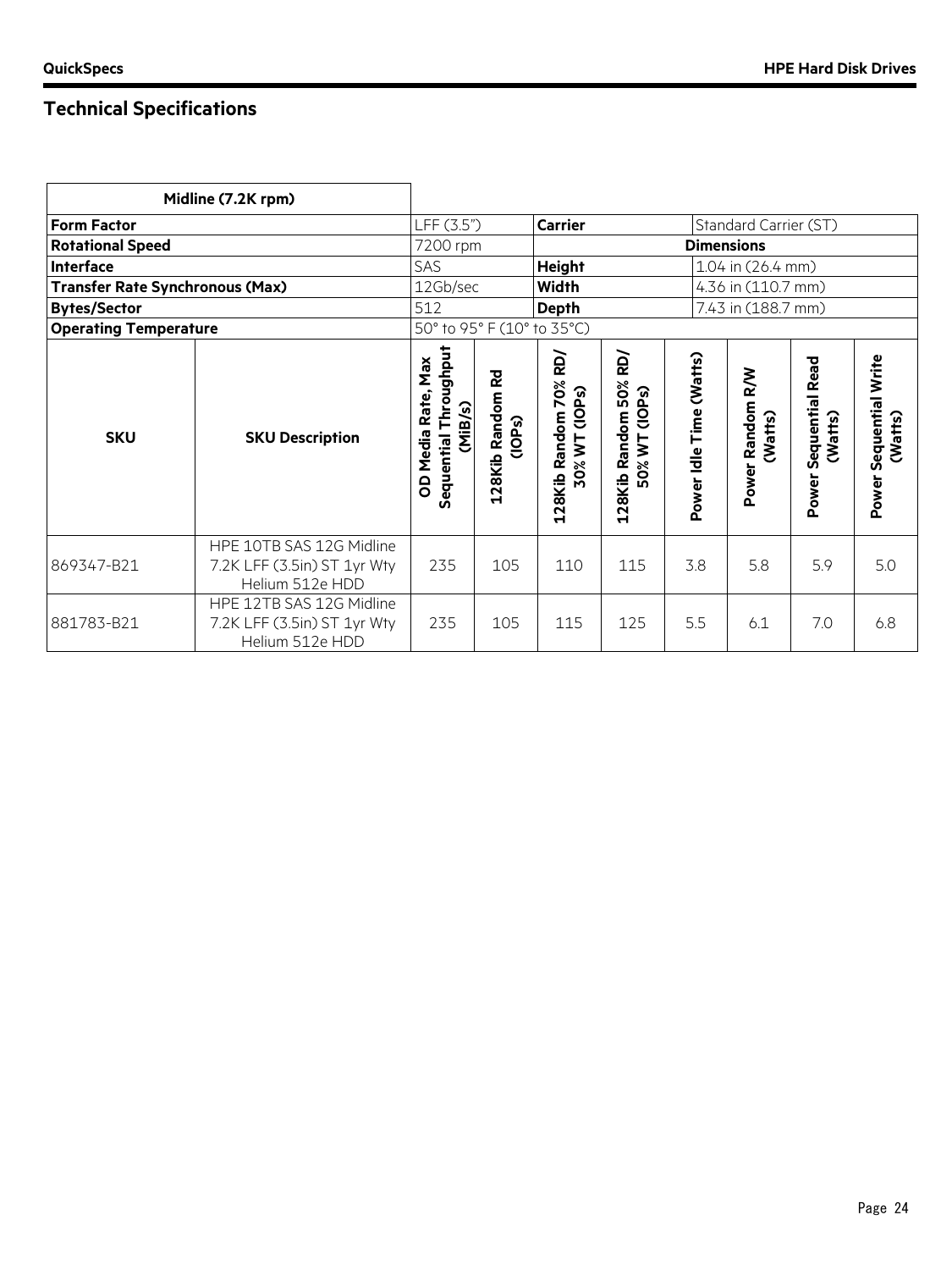| Midline (7.2K rpm)      |                                                                                                            |                                                     |                         |                                       |                                        |                         |                          |                               |                                |  |
|-------------------------|------------------------------------------------------------------------------------------------------------|-----------------------------------------------------|-------------------------|---------------------------------------|----------------------------------------|-------------------------|--------------------------|-------------------------------|--------------------------------|--|
| <b>Form Factor</b>      |                                                                                                            | LFF (3.5")                                          |                         | <b>Carrier</b>                        | Smart Carrier (SC)                     |                         |                          |                               |                                |  |
| <b>Rotational Speed</b> |                                                                                                            | 7200 rpm                                            |                         |                                       |                                        |                         |                          | <b>Dimensions</b>             |                                |  |
| <b>Interface</b>        |                                                                                                            | SAS                                                 |                         | <b>Height</b>                         | 1.06 in (26.8 mm)                      |                         |                          |                               |                                |  |
|                         | <b>Transfer Rate Synchronous (Max)</b>                                                                     | 12Gb/sec                                            |                         | Width                                 | 4.16 in (105.8 mm)                     |                         |                          |                               |                                |  |
| <b>Bytes/Sector</b>     |                                                                                                            | 512                                                 |                         | <b>Depth</b>                          | 6.69 in (170.0 mm)                     |                         |                          |                               |                                |  |
| <b>Operating</b>        | 50° to 95° F (10° to 35°C)                                                                                 |                                                     |                         |                                       |                                        |                         |                          |                               |                                |  |
| <b>Temperature</b>      |                                                                                                            |                                                     |                         |                                       |                                        |                         |                          |                               |                                |  |
| <b>SKU</b>              | <b>SKU Description</b>                                                                                     | OD Media Rate, Max Sequential<br>Throughput (MiB/s) | 128Kib Random Rd (IOPs) | 128Kib Random 70% RD/30% WT<br>(1OPs) | 128Kib Random 50% RD/ 50% WT<br>(IOPs) | Power Idle Time (Watts) | Power Random R/W (Watts) | Power Sequential Read (Watts) | Power Sequential Write (Watts) |  |
| 846524-B21              | HPE 1TB SAS 12G<br>Midline 7.2K LFF<br>(3.5in) SC 1yr Wty<br>Digitally Signed<br>Firmware HDD              | 200                                                 | 110                     | 110                                   | 110                                    | 2.6                     | 3.6                      | 4.4                           | 3.9                            |  |
| 846514-B21              | HPE 6TB SAS 12G<br>Midline 7.2K LFF<br>(3.5in) SC 1yr Wty<br>Digitally Signed<br>Firmware HDD              | 190                                                 | 105                     | 105                                   | 105                                    | 4.7                     | 6.1                      | 6.3                           | 6.4                            |  |
| 861754-B21              | HPE 6TB SAS 12G<br>Midline 7.2K LFF<br>(3.5in) SC 1yr Wty<br>512e Digitally Signed<br>Firmware HDD         | 200                                                 | 100                     | 105                                   | 110                                    | 8.8                     | 12.1                     | 10.8                          | 10.5                           |  |
| 861590-B21              | HPE 8TB SAS 12G<br>Midline 7.2K LFF<br>(3.5in) SC 1yr Wty<br>Helium 512e Digitally<br>Signed Firmware HDD  | 210                                                 | 105                     | 110                                   | 120                                    | 3.8                     | 5.8                      | 5.9                           | 5.0                            |  |
| 857644-B21              | HPE 10TB SAS 12G<br>Midline 7.2K LFF<br>(3.5in) SC 1yr Wty<br>Helium 512e Digitally<br>Signed Firmware HDD | 235                                                 | 105                     | 110                                   | 115                                    | 3.8                     | 5.8                      | 5.9                           | 5.0                            |  |
| 881779-B21              | HPE 12TB SAS 12G<br>Midline 7.2K LFF<br>(3.5in) SC 1yr Wty<br>Helium 512e Digitally<br>Signed Firmware HDD | 235                                                 | 105                     | 115                                   | 125                                    | 5.5                     | 6.1                      | 7.0                           | 6.8                            |  |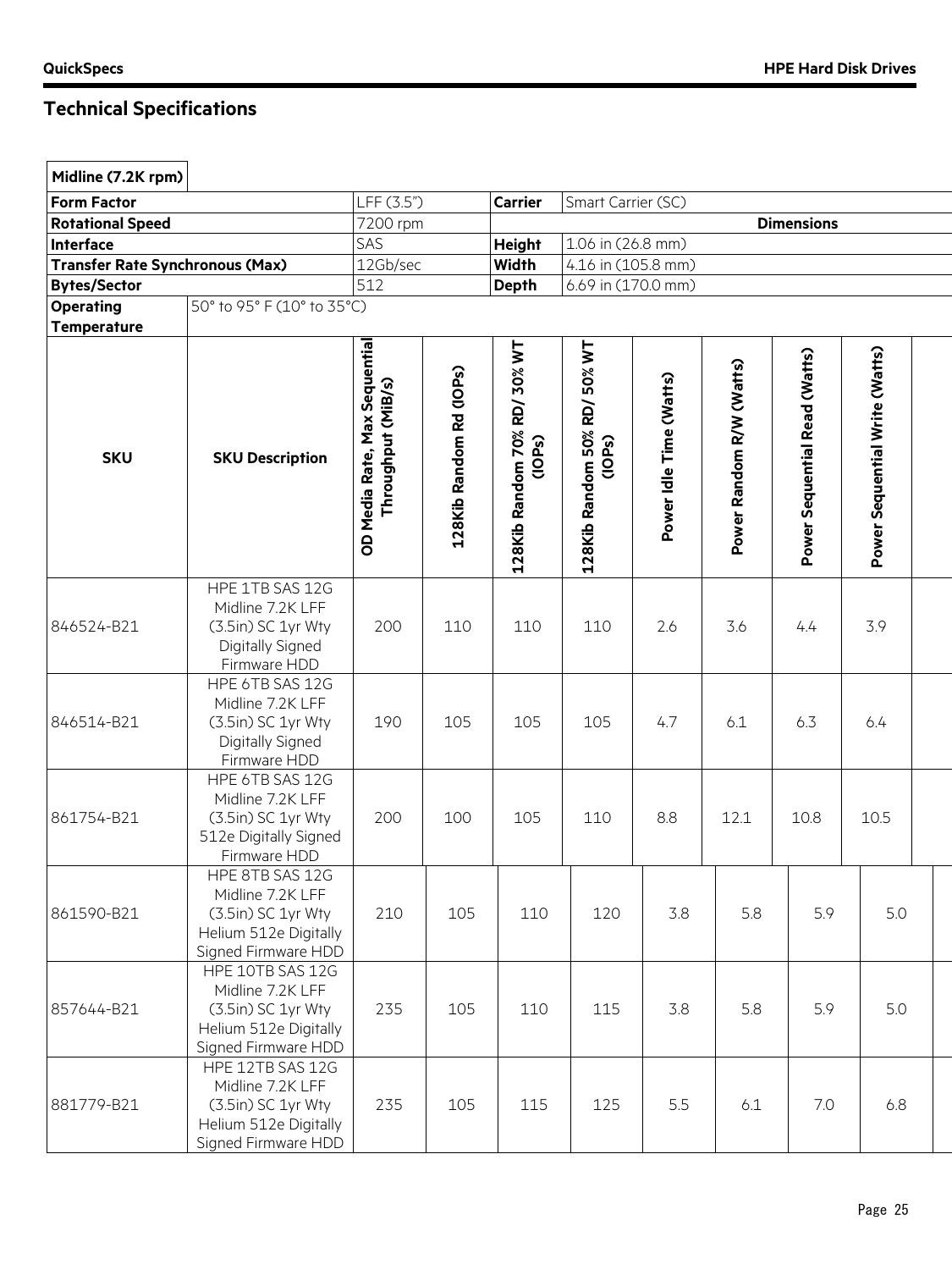| Midline (7.2K rpm)                     |                                                                                                 |                            |                                                           |                                              |                                    |                             |                                  |                                   |     |
|----------------------------------------|-------------------------------------------------------------------------------------------------|----------------------------|-----------------------------------------------------------|----------------------------------------------|------------------------------------|-----------------------------|----------------------------------|-----------------------------------|-----|
| <b>Form Factor</b>                     |                                                                                                 | LFF (3.5")                 |                                                           |                                              | <b>Carrier</b><br>Low Profile (LP) |                             |                                  |                                   |     |
| <b>Rotational Speed</b>                |                                                                                                 |                            | 7200 rpm                                                  |                                              |                                    |                             | <b>Dimensions</b>                |                                   |     |
| <b>Interface</b>                       |                                                                                                 | SAS                        |                                                           |                                              | <b>Height</b>                      |                             | 1.028 in (26.1 mm)               |                                   |     |
| <b>Transfer Rate Synchronous (Max)</b> |                                                                                                 | 12Gb/sec                   |                                                           |                                              | <b>Width</b>                       |                             | 4.15 in (105.5 mm)               |                                   |     |
| <b>Bytes/Sector</b>                    |                                                                                                 | 512                        |                                                           |                                              | <b>Depth</b>                       |                             | 6.16 in (156.58 mm)              |                                   |     |
| <b>Operating Temperature</b>           |                                                                                                 |                            | 50° to 95° F (10° to 35°C)                                |                                              |                                    |                             |                                  |                                   |     |
| <b>SKU</b>                             | Max<br>Throughput (MiB/s)<br>OD Media Rate,<br>Sequential                                       | 128Kib Random Rd<br>(1OPs) | RD)<br>128Kib Random 70%<br>(10P <sub>S</sub> )<br>30% WT | RD/<br>50%<br>50% WT (IOPs)<br>128Kib Random | Power Idle Time (Watts)            | Power Random R/W<br>(Watts) | Power Sequential<br>Read (Watts) | Power Sequential<br>Write (Watts) |     |
| 846526-B21                             | HPE 1TB SAS 12G Midline<br>7.2K LFF (3.5in) LP 1yr<br>Wty Digitally Signed<br>Firmware HDD      | 200                        | 110                                                       | 110                                          | 110                                | 2.6                         | 3.6                              | 4.4                               | 3.9 |
| 861748-B21                             | HPE 4TB SAS 12G Midline<br>7.2K LFF (3.5in) LP 1yr<br>Wty 512e Digitally Signed<br>Firmware HDD | 215                        | 110                                                       | 115                                          | 120                                | 4.7                         | 6.1                              | 6.3                               | 6.4 |
| 861746-B21                             | HPE 6TB SAS 12G Midline<br>7.2K LFF (3.5in) LP 1yr<br>Wty 512e Digitally Signed<br>Firmware HDD | 215                        | 110                                                       | 115                                          | 120                                | 4.7                         | 6.1                              | 6.3                               | 6.4 |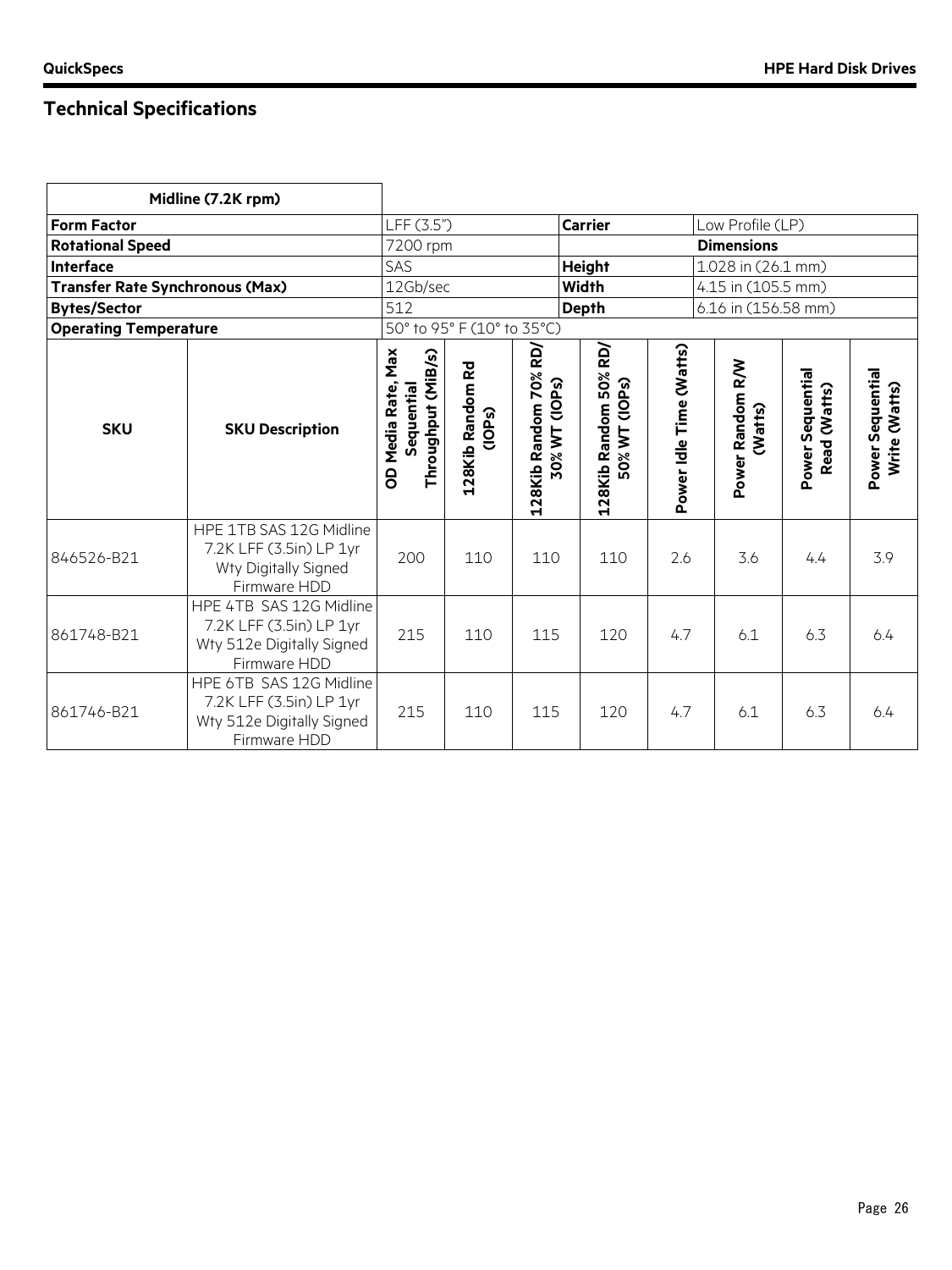| Midline (7.2K rpm)                     |                                                                                                               |             |                                                |                            |                                |               |                                           |                            |                             |                                  |                                   |
|----------------------------------------|---------------------------------------------------------------------------------------------------------------|-------------|------------------------------------------------|----------------------------|--------------------------------|---------------|-------------------------------------------|----------------------------|-----------------------------|----------------------------------|-----------------------------------|
| <b>Form Factor</b>                     |                                                                                                               |             | LFF (3.5")                                     |                            |                                |               | <b>Carrier</b>                            |                            | Smart Carrier (SC)          |                                  |                                   |
| <b>Rotational Speed</b>                |                                                                                                               |             | 7200 rpm                                       |                            |                                |               |                                           |                            | <b>Dimensions</b>           |                                  |                                   |
| <b>Interface</b>                       |                                                                                                               | <b>SATA</b> |                                                |                            |                                | <b>Height</b> |                                           |                            | 1.06 in (26.8 mm)           |                                  |                                   |
| <b>Transfer Rate Synchronous (Max)</b> |                                                                                                               | 6Gb/sec     |                                                |                            |                                | <b>Width</b>  |                                           |                            | 4.16 in (105.8 mm)          |                                  |                                   |
| <b>Bytes/Sector</b>                    |                                                                                                               | 512         |                                                |                            |                                | <b>Depth</b>  |                                           |                            | 6.69 in (170.0 mm)          |                                  |                                   |
| <b>Operating Temperature</b>           |                                                                                                               |             | 50° to 95° F (10° to 35°C)                     |                            |                                |               |                                           |                            |                             |                                  |                                   |
| <b>SKU</b><br><b>SKU Description</b>   |                                                                                                               |             | OD Media Rate,<br>Max Sequential<br>Throughput | 128Kib Random Rd<br>(1OPs) | 70% RD/30% WT<br>128Kib Random | (1OPs)        | 128Kib Random<br>50% RD/ 50% WT<br>(1OPs) | Power Idle Time<br>(Watts) | Power Random<br>R/W (Watts) | Power Sequential<br>Read (Watts) | Power Sequential<br>Write (Watts) |
| 872489-B21                             | HPE 2TB SATA 6G Midline 7.2K<br>LFF (3.5in) SC 1yr Wty Digitally<br>Signed Firmware HDD                       |             | 185                                            | 90                         | 90                             |               | 90                                        | 8.8                        | 12.1                        | 10.8                             | 10.5                              |
| 861594-B21                             | HPE 8TB SATA 6G Midline 7.2K<br>LFF (3.5in) SC 1yr Wty Helium<br>512e Digitally Signed Firmware<br><b>HDD</b> |             | 210                                            | 105                        | 110                            |               | 115                                       | 3.8                        | 5.8                         | 5.9                              | 5.0                               |
| 857648-B21                             | HPE 10TB SATA 6G Midline<br>7.2K LFF (3.5in) SC 1yr Wty<br>Helium 512e Digitally Signed<br>Firmware HDD       |             | 235                                            | 105                        | 110                            |               | 115                                       | 3.8                        | 5.8                         | 5.9                              | 5.0                               |
| 881785-B21                             | HPE 12TB SATA 6G Midline<br>7.2K LFF (3.5in) SC 1yr Wty<br>Helium 512e Digitally Signed<br>Firmware HDD       |             | 235                                            | 105                        | 115                            |               | 125                                       | 5.5                        | 6.1                         | 7.0                              | 6.8                               |

| <b>Midline</b><br>$(7.2K$ rpm $)$ |                            |                |                     |
|-----------------------------------|----------------------------|----------------|---------------------|
| <b>Form Factor</b>                | LFF (3.5")                 | <b>Carrier</b> | Low Profile (LP)    |
| <b>Rotational Speed</b>           | 7200 rpm                   |                | <b>Dimensions</b>   |
| Interface                         | <b>SATA</b>                | <b>Height</b>  | 1.028 in (26.1 mm)  |
| Transfer Rate Synchronous (Max)   | 6Gb/sec                    | Width          | 4.15 in (105.5 mm)  |
| <b>Bytes/Sector</b>               | 512                        | <b>Depth</b>   | 6.16 in (156.58 mm) |
| <b>Operating Temperature</b>      | 50° to 95° F (10° to 35°C) |                |                     |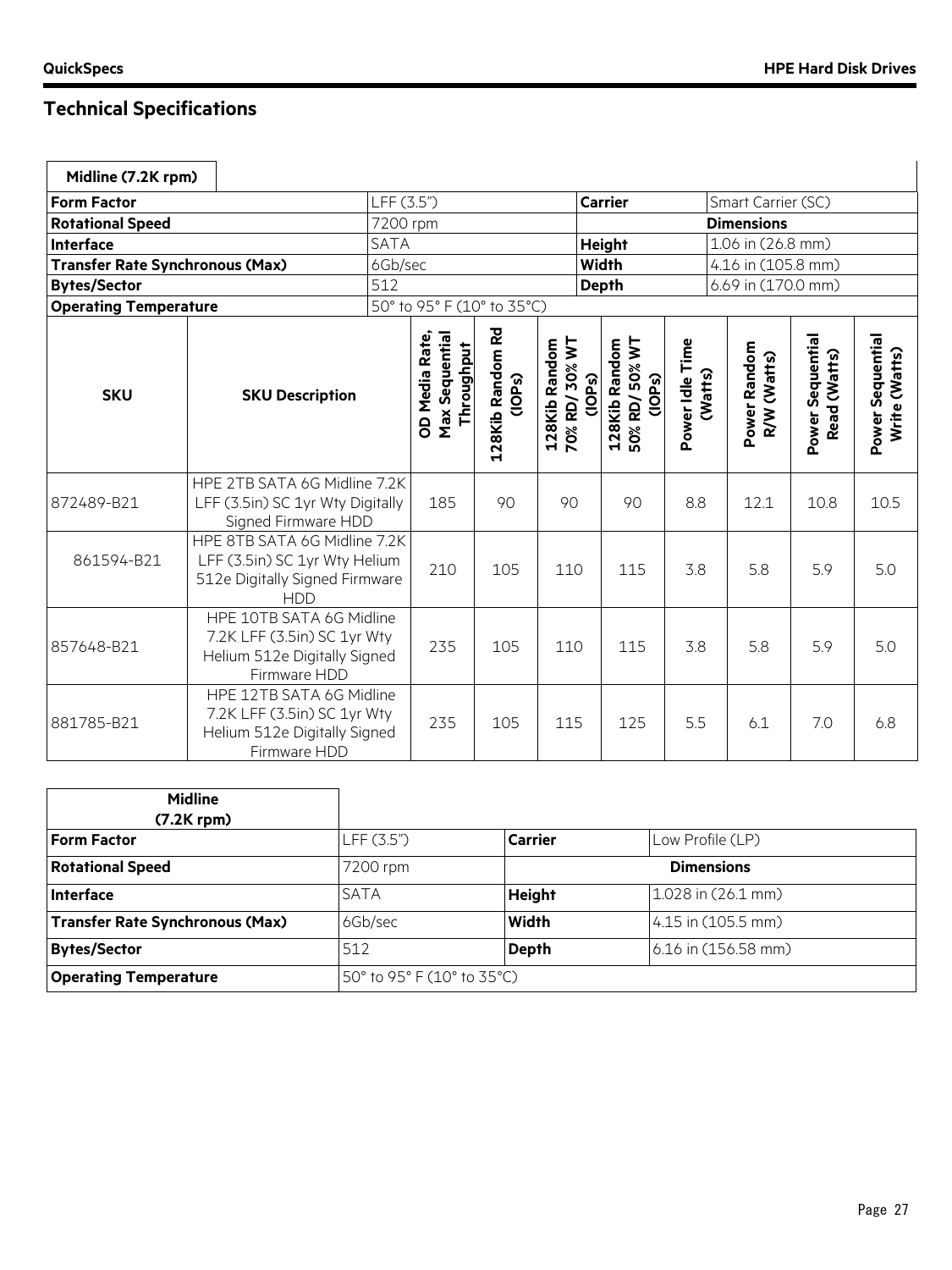| <b>SKU</b> | <b>SKU Description</b>                                                                                           | Sequential Throughput<br>Rate, Max<br>(MiB/s)<br><b>OD Media</b> | 128Kib Random Rd (IOPs) | RD/<br>128Kib Random 70%<br>30% WT (IOPs) | RD/<br>128Kib Random 50%<br>50% WT (IOPs) | Power Idle Time (Watts) | Power Random R/W (Watts) | <b>Sequential Read</b><br>(Watts)<br>Power | Power Sequential Write<br>(Watts) |
|------------|------------------------------------------------------------------------------------------------------------------|------------------------------------------------------------------|-------------------------|-------------------------------------------|-------------------------------------------|-------------------------|--------------------------|--------------------------------------------|-----------------------------------|
| 861681-B21 | HPE 2TB SATA 6G<br>Midline 7.2K LFF (3.5in)<br>LP 1yr Wty Digitally<br>Signed Firmware HDD                       | 195                                                              | 90                      | 90                                        | 90                                        | 2.6                     | 3.6                      | 4.4                                        | 3.9                               |
| 861744-B21 | HPE 4TB SATA 6G<br>Midline 7.2K LFF (3.5in)<br>LP 1yr Wty 512e Digitally<br>Signed Firmware HDD                  | 215                                                              | 110                     | 115                                       | 115                                       | 4.7                     | 6.1                      | 6.3                                        | 6.4                               |
| 861596-B21 | HPE 8TB SATA 6G<br>Midline 7.2K LFF (3.5in)<br>LP 1yr Wty Helium 512e<br>Digitally Signed Firmware<br><b>HDD</b> | 210                                                              | 105                     | 110                                       | 115                                       | 3.8                     | 5.8                      | 5.9                                        | 5.0                               |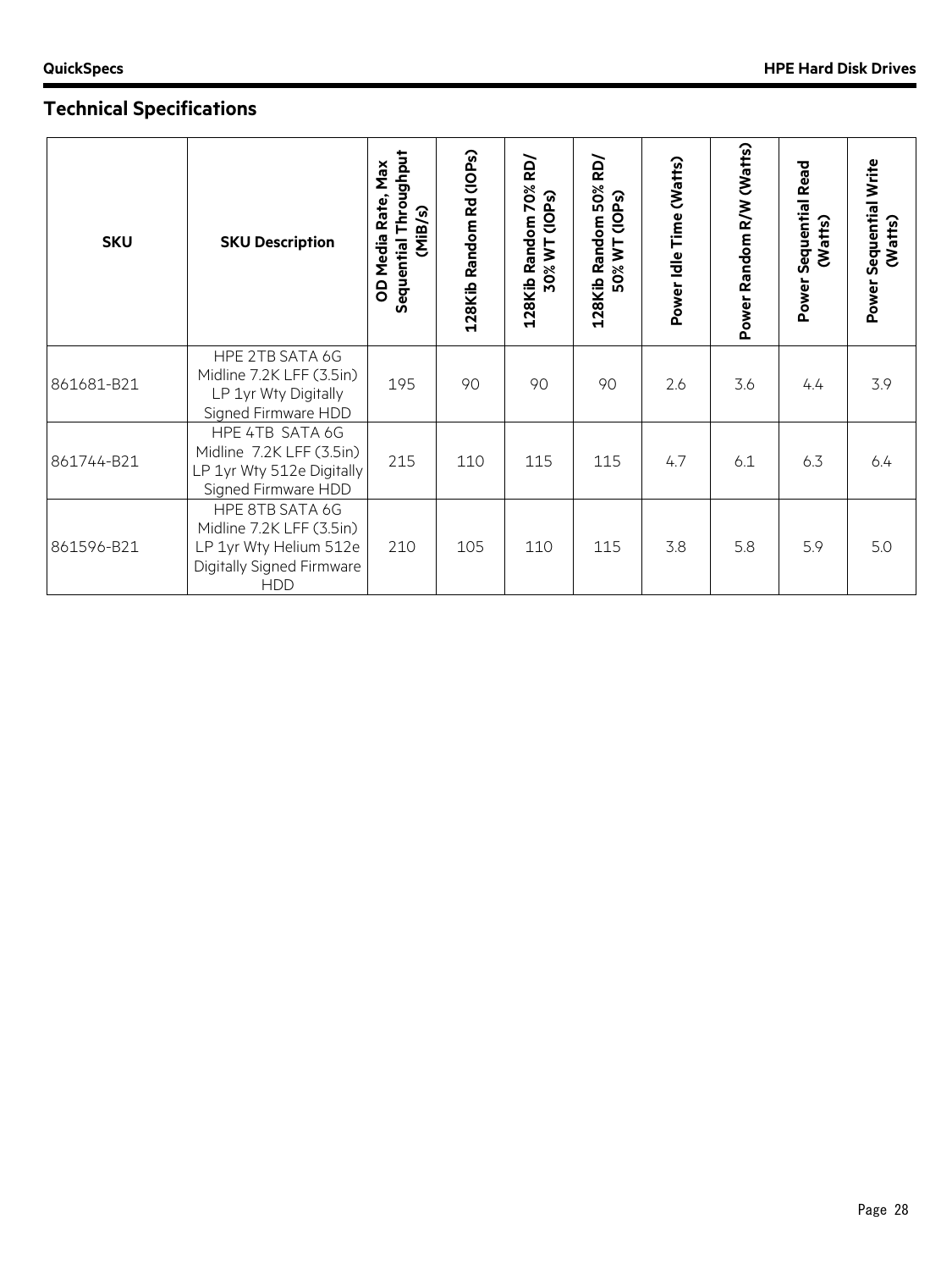| Midline (7.2K rpm)                     |                                                                                                              |                                                        |                         |                                        |                                        |                         |                             |                                  |                                   |
|----------------------------------------|--------------------------------------------------------------------------------------------------------------|--------------------------------------------------------|-------------------------|----------------------------------------|----------------------------------------|-------------------------|-----------------------------|----------------------------------|-----------------------------------|
| <b>Form Factor</b>                     |                                                                                                              | SFF (2.5")                                             |                         | <b>Carrier</b>                         |                                        | Smart Carrier (SC)      |                             |                                  |                                   |
| <b>Rotational Speed</b>                | 7200 rpm                                                                                                     |                                                        |                         |                                        |                                        |                         | <b>Dimensions</b>           |                                  |                                   |
| <b>Interface</b>                       |                                                                                                              | SAS                                                    |                         | <b>Height</b>                          |                                        | 0.62 in (15.6 mm)       |                             |                                  |                                   |
| <b>Transfer Rate Synchronous (Max)</b> |                                                                                                              | 12Gb/sec                                               |                         | <b>Width</b>                           |                                        | 2.98 in (75.7 mm)       |                             |                                  |                                   |
| <b>Bytes/Sector</b>                    |                                                                                                              | 512                                                    |                         | <b>Depth</b>                           |                                        | 4.67 in (118.7 mm)      |                             |                                  |                                   |
| <b>Operating</b><br><b>Temperature</b> | 50° to 95° F (10° to 35°C)                                                                                   |                                                        |                         |                                        |                                        |                         |                             |                                  |                                   |
| <b>SKU</b>                             | <b>SKU Description</b>                                                                                       | Sequential Throughput<br>OD Media Rate, Max<br>(MiB/s) | 128Kib Random Rd (IOPs) | 128Kib Random 70% RD/<br>30% WT (IOPs) | 128Kib Random 50% RD/<br>50% WT (IOPs) | Power Idle Time (Watts) | Power Random R/W<br>(Watts) | Power Sequential Read<br>(Watts) | Power Sequential Write<br>(Watts) |
| 765464-B21                             | HPE 1TB SAS 12G<br>Midline 7.2K SFF<br>(2.5in) SC 1yr Wty<br>512e Digitally<br>Signed Firmware<br><b>HDD</b> | 130                                                    | 105                     | 105                                    | 105                                    | 2.6                     | 3.6                         | 4.4                              | 3.9                               |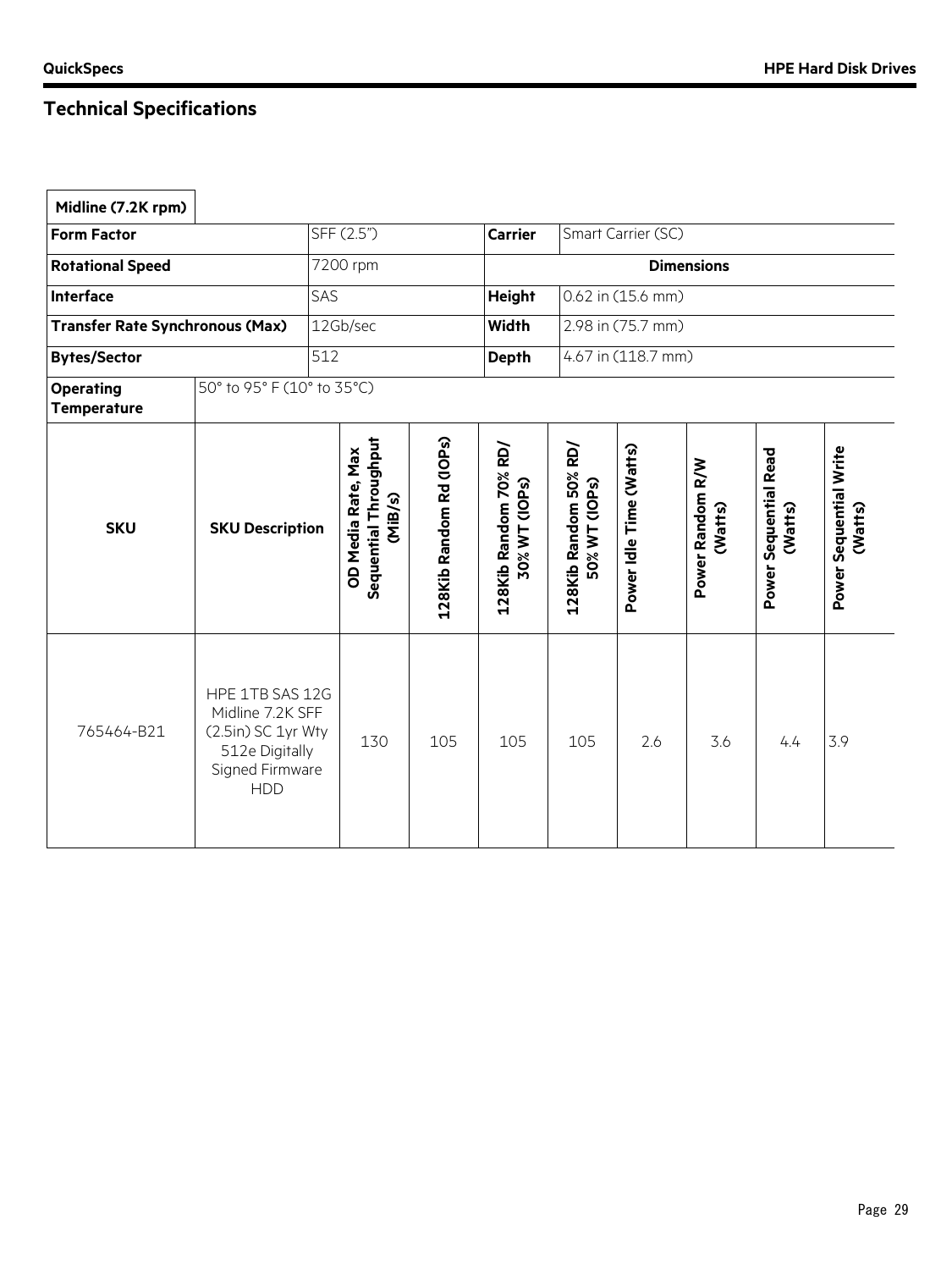| <b>Entry</b>                           |                                                                  |             |                                                                     |                                      |                                                                                          |                                                              |                            |                                       |                                  |                                         |
|----------------------------------------|------------------------------------------------------------------|-------------|---------------------------------------------------------------------|--------------------------------------|------------------------------------------------------------------------------------------|--------------------------------------------------------------|----------------------------|---------------------------------------|----------------------------------|-----------------------------------------|
| <b>Form Factor</b>                     |                                                                  | LFF (3.5")  |                                                                     |                                      | <b>Carrier</b>                                                                           | Non Hot Plug Carrier (RW)                                    |                            |                                       |                                  |                                         |
| <b>Rotational Speed</b>                |                                                                  | 7200 rpm    |                                                                     |                                      |                                                                                          |                                                              | <b>Dimensions</b>          |                                       |                                  |                                         |
| <b>Interface</b>                       |                                                                  | <b>SATA</b> |                                                                     |                                      | <b>Height</b>                                                                            | 1.028 in (26.1 mm)                                           |                            |                                       |                                  |                                         |
| <b>Transfer Rate Synchronous (Max)</b> |                                                                  | 6Gb/sec     |                                                                     |                                      | Width                                                                                    | 4.00 in (101.6 mm)                                           |                            |                                       |                                  |                                         |
| <b>Bytes/Sector</b>                    |                                                                  | 512         |                                                                     |                                      | <b>Depth</b>                                                                             | 5.75 in (146.0 mm)                                           |                            |                                       |                                  |                                         |
| <b>Operating Temperature</b>           |                                                                  |             | 50° to 95° F (10° to 35°C)                                          |                                      |                                                                                          |                                                              |                            |                                       |                                  |                                         |
| <b>SKU</b>                             | <b>SKU Description</b>                                           |             | <b>Max</b><br>(MiB/s)<br>OD Media Rate,<br>Sequential<br>Throughput | <b>Rd</b><br>128Kib Random<br>(1OPs) | 70%<br>(10P <sub>S</sub> )<br>Random<br>$\overline{\phantom{a}}$<br>30%<br>128Kib<br>kD/ | 50%<br>(10P <sub>S</sub> )<br>128Kib Random<br>50% WT<br>RD/ | Power Idle Time<br>(Watts) | <b>N/R</b><br>Power Random<br>(Watts) | Power Sequential<br>Read (Watts) | Sequential<br>(Watts)<br>Write<br>Power |
| 801888-B21                             | HPE 4TB SATA 6G Entry<br>7.2K LFF (3.5in) RW 1yr<br>Wty HDD      |             | 160                                                                 | 95                                   | 95                                                                                       | 95                                                           | 8.8                        | 12.1                                  | 10.8                             | 10.5                                    |
| 843266-B21                             | HPE 1TB SATA 6G Entry<br>7.2K LFF (3.5in) RW 1yr<br>Wty 512e HDD |             |                                                                     |                                      |                                                                                          |                                                              | 2.6                        | 3.6                                   | 4.4                              | 3.9                                     |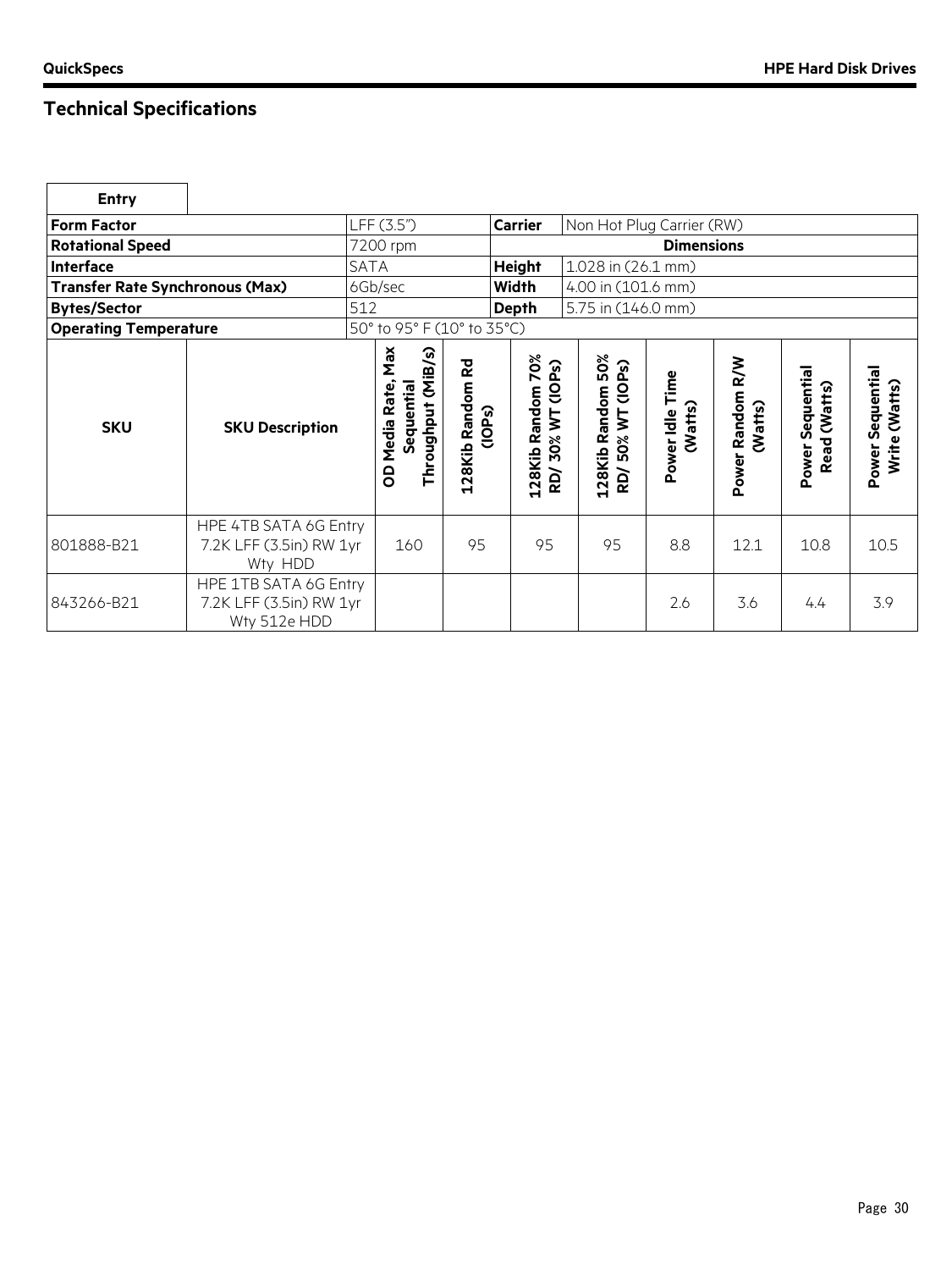#### **Carrier Decoder**

HPE Hard Disk Drives (HDDs) utilize a wide variety of carriers, which houses the HDD and also enables a specific chassis fit to support a broad range of HPE server and storage products. The table below summarizes the various form factors, plug types, and carrier attributes.

| <b>Carriers</b>                |               |                        |                                    |                |  |  |  |  |
|--------------------------------|---------------|------------------------|------------------------------------|----------------|--|--|--|--|
| <b>Form Factor</b>             | <b>HP/NHP</b> | <b>Smart/Non-Smart</b> | <b>Carrier Name (Abbreviation)</b> | <b>SFF/LFF</b> |  |  |  |  |
|                                |               | Smart                  | Smart Carrier (SC)                 | <b>SFF</b>     |  |  |  |  |
| <b>SFF Carrier</b><br>Hot Plug | Non-Smart     | Standard (ST)          | <b>SFF</b>                         |                |  |  |  |  |
|                                |               | Smart                  | Smart Carrier (SC)                 | _FF.           |  |  |  |  |
|                                |               |                        | Smart Carrier Converter (SCC)      | .FF            |  |  |  |  |
| LFF Carrier                    | Hot Plug      |                        | Low Profile (LP)                   | .FF            |  |  |  |  |
|                                |               | Non-Smart              | Low Profile Converter (LPC)        | .FF            |  |  |  |  |
|                                |               |                        | Standard (ST)                      | .FF            |  |  |  |  |
| No Carrier                     | Non-Hot Plug  | Non-Smart              | Raw LFF HDD (RW)                   | FF             |  |  |  |  |

#### **HDD SKU Description Decoder**

#### **Long Name**

HPE 10TB SAS 12G Midline 7.2K LFF (3.5in) SC 3yr Wtv He 512e Digitally Signed Firmware HDD

| <b>Brand</b> | Storage<br>Capacity          | Interface Type/<br>Interface Speed | Workload                                             | Form Factor Type /<br><b>Form Factor Size</b> | <b>Carriers</b>                                                                                                                                                                                              | <b>Wty</b>                | <b>Special Features</b>                                                                                                                                                                                                                                                      | Drive Type |
|--------------|------------------------------|------------------------------------|------------------------------------------------------|-----------------------------------------------|--------------------------------------------------------------------------------------------------------------------------------------------------------------------------------------------------------------|---------------------------|------------------------------------------------------------------------------------------------------------------------------------------------------------------------------------------------------------------------------------------------------------------------------|------------|
| <b>HPE</b>   | $300 -$<br>900GB<br>$1-12TB$ | <b>SATA/SAS</b><br>6G/12G          | Enterprise 15/10K<br>Midline 7.2K<br>Entry 7.2K/5.9K | SFF (2.5IN)<br>LFF $(3.5I)$                   | SC.<br>Smart Carrier<br>SCC Smart Carrier<br>Converter<br><b>ST</b><br>Standard<br>STC Standard Converter<br>LΡ<br>Low Profile<br>LPC Low Profile Converter<br>Quick Release<br>OR<br><b>RW</b><br>Raw Drive | 3yr Wty<br>1yr <u>Wty</u> | Digitally Signed Firmware<br>512e - No descriptor (512n)<br>Helium - No descriptor (Air)<br>SMR - Shingle Magnetic<br>Recording; No descriptor<br>(PMR)<br>SED - Self Encrypting Drive<br>Special - Special SKUs<br>In priority order, where 1st is<br>closest to drive type | <b>HDD</b> |

#### **Short Name**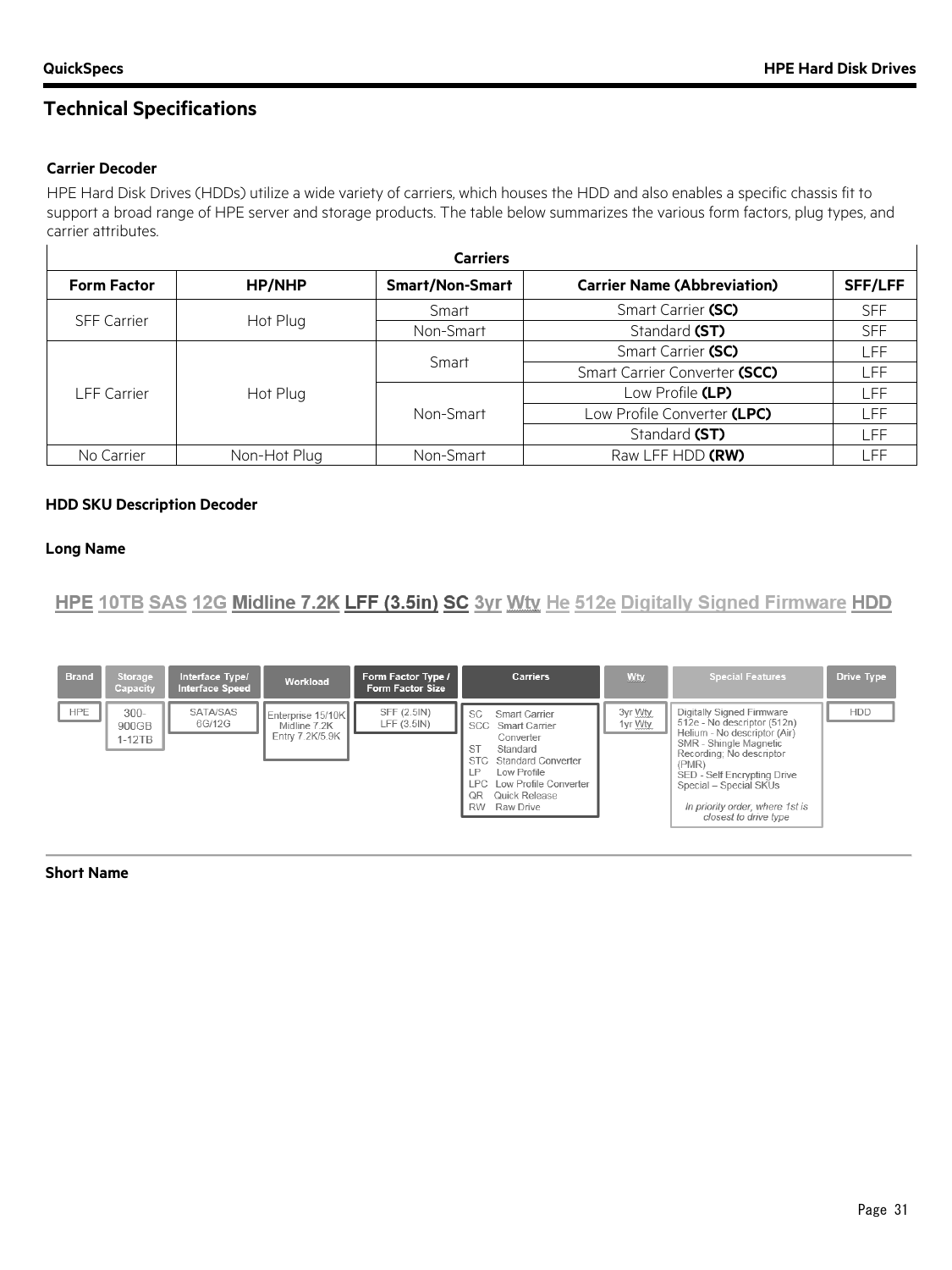# HPE 10TB SAS 7.2K LFF SC He 512e DS HDD

| <b>Brand</b><br><b>Storage</b><br>Capacity                                                                              | <b>Interface Type</b> | Workload           | Form Factor Type                                  | <b>Carriers</b>                                                                                                                                                                                                                                   | <b>Special Features</b>                                                                                                                                                                                                                                                                                                                                                                                                                                                                                                                                                                                                                               | <b>Drive Type</b> |
|-------------------------------------------------------------------------------------------------------------------------|-----------------------|--------------------|---------------------------------------------------|---------------------------------------------------------------------------------------------------------------------------------------------------------------------------------------------------------------------------------------------------|-------------------------------------------------------------------------------------------------------------------------------------------------------------------------------------------------------------------------------------------------------------------------------------------------------------------------------------------------------------------------------------------------------------------------------------------------------------------------------------------------------------------------------------------------------------------------------------------------------------------------------------------------------|-------------------|
| <b>HPE</b><br>$300-$<br>900GB<br>$1-12TB$                                                                               | SATA/SAS              | 15K<br>10K<br>7.2K | <b>SFF</b><br>LFF                                 | Smart Carrier<br><b>SC</b><br>SCC Smart Carrier Converter<br><b>ST</b><br>Standard<br><b>Standard Converter</b><br><b>STC</b><br>LP<br>Low Profile<br><b>LPC</b><br>Low Profile Converter<br>QR<br>Quick Release<br><b>RW</b><br><b>Raw Drive</b> | Digitally Signed<br>DS<br>Firmware<br>512e 512 emulation:<br>No descriptor (512n)<br>Helium;<br>He<br>No descriptor (Air)<br>SMR Shingle Magnetic<br>Recording:<br>No descriptor (PMR)<br>SED Self-encrypting drive<br>Special SKU<br><b>SPL</b><br>In priority order, where 1st is<br>closest to drive type                                                                                                                                                                                                                                                                                                                                          | HDD               |
| <b>Environment friendly</b><br><b>Products and</b><br><b>Approach End-of life</b><br><b>Management and</b><br>Recycling | manner.               |                    | and re-sell Hewlett Packard Enterprise equipment. |                                                                                                                                                                                                                                                   | Hewlett Packard Enterprise offers end-of-life <b>U</b> , in many geographic areas, for our products. Products<br>returned to Hewlett Packard Enterprise will be recycled, recovered or disposed of in a responsible<br>The EU WEEE Directive (2012/19/EU) requires manufacturers to provide treatment information for<br>each product type for use by treatment facilities. This information (product disassembly instructions) is<br>posted on the <b>Hewlett Packard Enterprise web site</b> . These instructions may be used by recyclers and<br>other WEEE treatment facilities as well as Hewlett Packard Enterprise OEM customers who integrate |                   |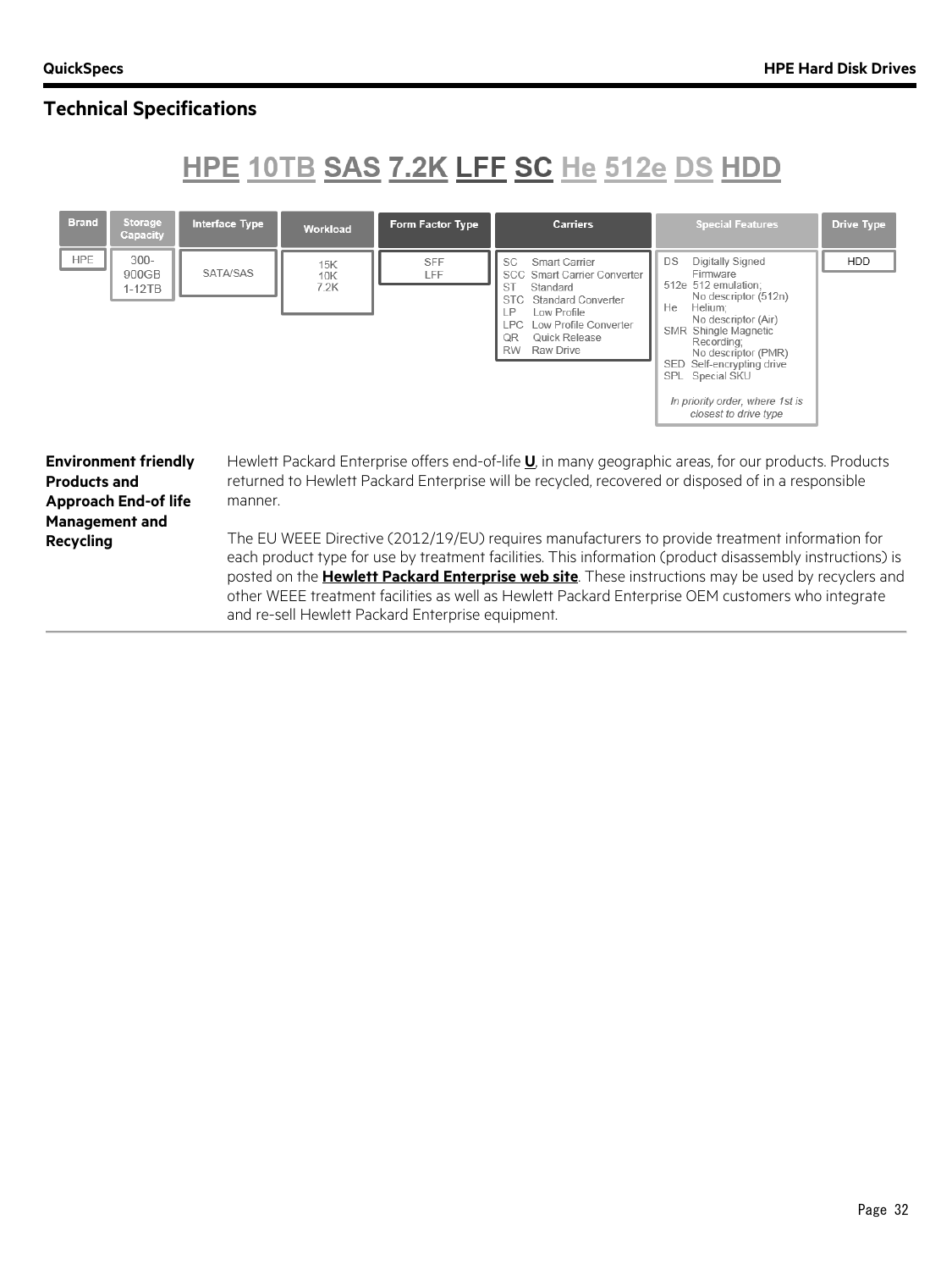# **Summary of Changes**

| <b>Date</b>                | <b>Version History</b> | <b>Action</b>    | <b>Description of Change</b>                                                                             |
|----------------------------|------------------------|------------------|----------------------------------------------------------------------------------------------------------|
| 04-Jun-2018                | Version 9              | Added            | P04695-B21 HPE 600GB Enterprise 15K SAS 12G                                                              |
|                            |                        |                  | LFF (3.5in) SCC 3yr Wty Digitally Signed Firmware                                                        |
|                            |                        |                  | <b>HDD</b>                                                                                               |
|                            |                        |                  | P04693-B21 HPE 300GB Enterprise 15K SAS 12G                                                              |
|                            |                        |                  | LFF (3.5in) SCC 3yr Wty Digitally Signed Firmware                                                        |
|                            |                        |                  | <b>HDD</b>                                                                                               |
|                            |                        |                  | Power specs for all drives                                                                               |
|                            |                        | Changed          | Seek time specs to IOPs                                                                                  |
|                            |                        |                  | From Recommended to Extended: 861590-B21,                                                                |
|                            |                        |                  | 861594-B21, 861596-B21                                                                                   |
|                            |                        |                  | From Extended to Recommended: 801882-B21,                                                                |
|                            |                        |                  | 881787-B21                                                                                               |
| 05-Mar-2018                | Version 8              | Changed          | Overview, Service and Support, and Technical                                                             |
|                            |                        |                  | Specifications were revised.                                                                             |
| 05-Feb-2018                | Version 7              | Added            | Added new HPE 12TB Midline 7.2K SAS LFF (3.5in)                                                          |
|                            |                        |                  | Helium 512e Digitally Signed Firmware HDD models:                                                        |
|                            |                        |                  | 881779-B21, 881781-B21, 881783-B21                                                                       |
|                            |                        | Changed          | Change format to breakout recommended and                                                                |
|                            |                        |                  | extended portfolios.                                                                                     |
|                            |                        | Removed          | Obsolete SKUs                                                                                            |
| 04-Dec-2017                | Version 6              | Added            | Added new HPE 12TB Midline 7.2K LFF (3.5in) Helium                                                       |
|                            |                        |                  | 512e Digitally Signed Firmware HDD models.                                                               |
|                            |                        | Changed          | Overview, Service and Support, and Technical                                                             |
|                            |                        |                  | Specifications were revised.                                                                             |
|                            |                        | Removed          | Obsolete SKUs were removed from the QuickSpecs.                                                          |
| 23-Oct-2017                | Version 5              | Changed          | Part number 881458-B21 was changed to 881457-                                                            |
|                            |                        |                  | B21.                                                                                                     |
|                            |                        |                  | Care Pack references changed to HPE Pointnext                                                            |
|                            |                        |                  | operational services.                                                                                    |
| 25-Sep-2017                | Version 4              | Added            | Added 881458-B21 HPE 2.4TB SAS 12G Enterprise                                                            |
|                            |                        |                  | 10K SFF (2.5in) SC 3yr Wty 512e Digitally Signed                                                         |
|                            |                        |                  | Firmware HDD                                                                                             |
|                            |                        | Changed          | Overview, Standard Features, Service and Support, and                                                    |
|                            |                        |                  | Technical Specifications were revised.                                                                   |
| 12-Jun-2017<br>27-Mar-2017 | Version 3<br>Version 2 | Changed<br>Added | Overview and Technical Specifications were revised.                                                      |
|                            |                        |                  | Added new HDD offering.                                                                                  |
|                            |                        | Changed          | Overview and Technical Specifications were revised.                                                      |
| 13-Feb-2017                | Version 1              | Added            | Combined SAS and SATA into one single QuickSpecs.                                                        |
|                            |                        |                  | Overview, Models, Compatibility, Standard Features,<br>Service and Support, and Technical Specifications |
|                            |                        |                  | sections were updated. New part number descriptions                                                      |
|                            |                        |                  | have been added.                                                                                         |
|                            |                        |                  |                                                                                                          |